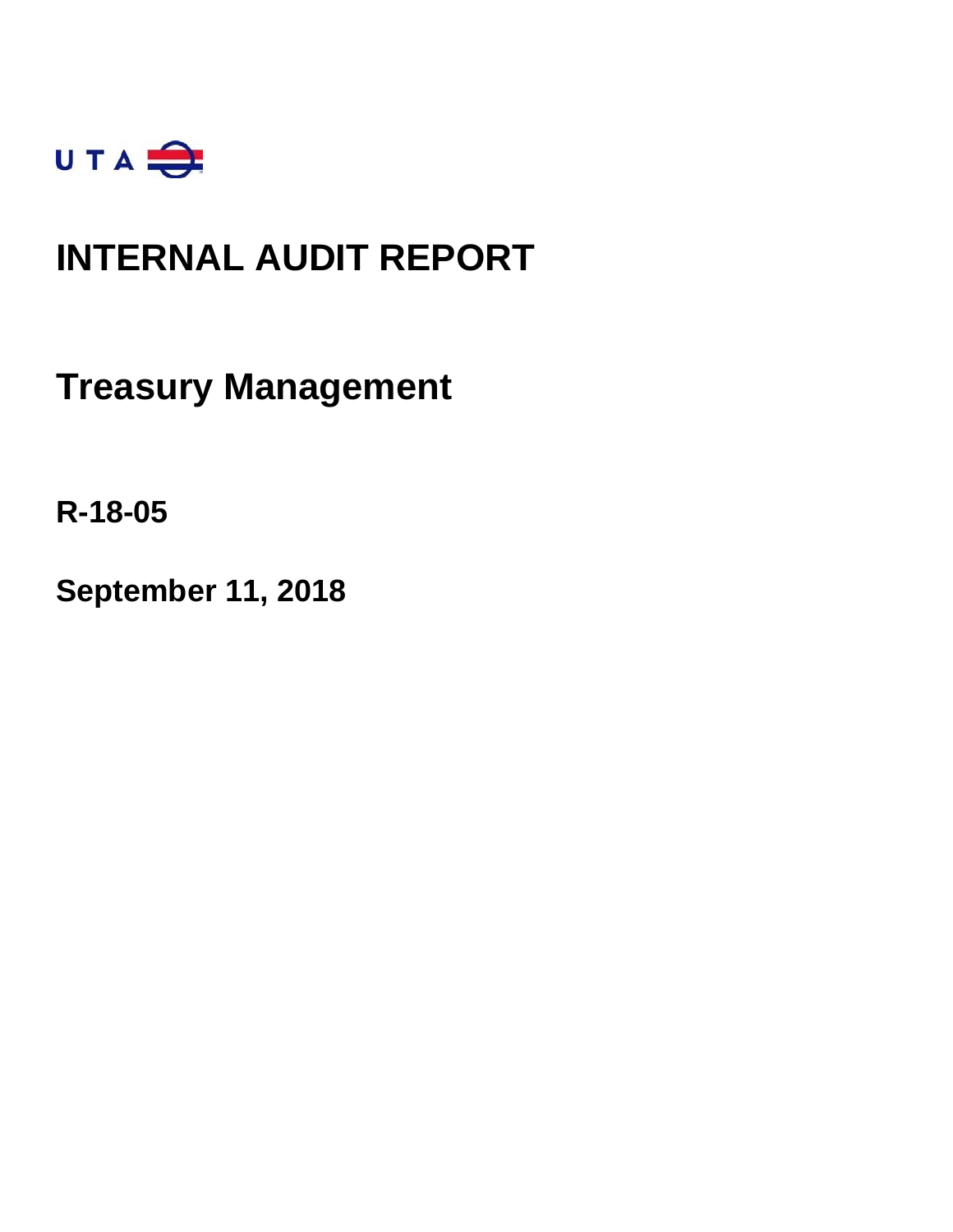### **Executive Summary**

### **Introduction**

In conjunction with the Board of Trustees' Audit Committee, Internal Audit (IA) developed a risk-based annual audit plan. All of the audits on the audit plan are conducted in accordance with the International Standards for the Professional Practice of Internal Audit, published by the Institute for Internal Auditors (IIA), and provide several benefits:

- Management's continuous improvement efforts are enhanced
- Compliance is verified and shortfalls are identified so that they can be corrected
- Board of Trustee oversight of governance, control and risk management is strengthened

All of these benefits contribute toward the Board of Trustees' strategic plan focus areas of:

- Customer Service Improve products, services, accessibility, and mobility
- Leadership and Advocacy Address current and future transportation challenges
- Access to Opportunity Enrich transit access and quality of life
- Strategic Funding Be wise stewards of public resources
- Workplace of the Future Foster dynamic, diverse, and engaged employees

As part of the 2018 audit plan, IA was directed by the Board of Trustees to perform an audit to determine if controls are designed and operating effectively to ensure that Treasury operations adhere to policies and applicable laws. The preliminary stage of the audit was concluded in June 2017 and the audit report was finalized in July 2018.

### **Background and Function Overview**

The Vice President of Finance for the Utah Transit Authority (UTA) provided a functional overview of the Treasury Management to provide context to this report. Please note that all of the statements made are assertions by the Vice President of Finance and were not assessed by IA.

The Treasury Function is responsible for cash management at UTA, including the following key areas:

- Bond Financing, Post Issuance Compliance, Rating Agency and Investor Relations
- Investment of Funds and Reporting
- Equipment Lease Financing
- Bank Relations and Account Administration

The treasury function is performed by the Treasurer and Deputy Treasurer. This function is critical to being able to carry out the mission and projects of UTA, by ensuring sufficient funds are available to keep both current daily and future business moving forward. UTA is audited every year by external auditors and no material Treasury findings have been reported. A more detailed summary of Treasury's key areas of responsibility, is found below.

Bond Financing:

• With a current outstanding bond portfolio of \$2.1 billion, Treasury has issued bonds to construct a variety of rail and bus projects, identified by civic leaders, the public, and UTA, to create a first class mass transit system for the Wasatch Front. This was done during a major recession, while maintaining an AAA Senior Rating by Standard & Poors, and allowing UTA to take advantage of significant construction cost savings.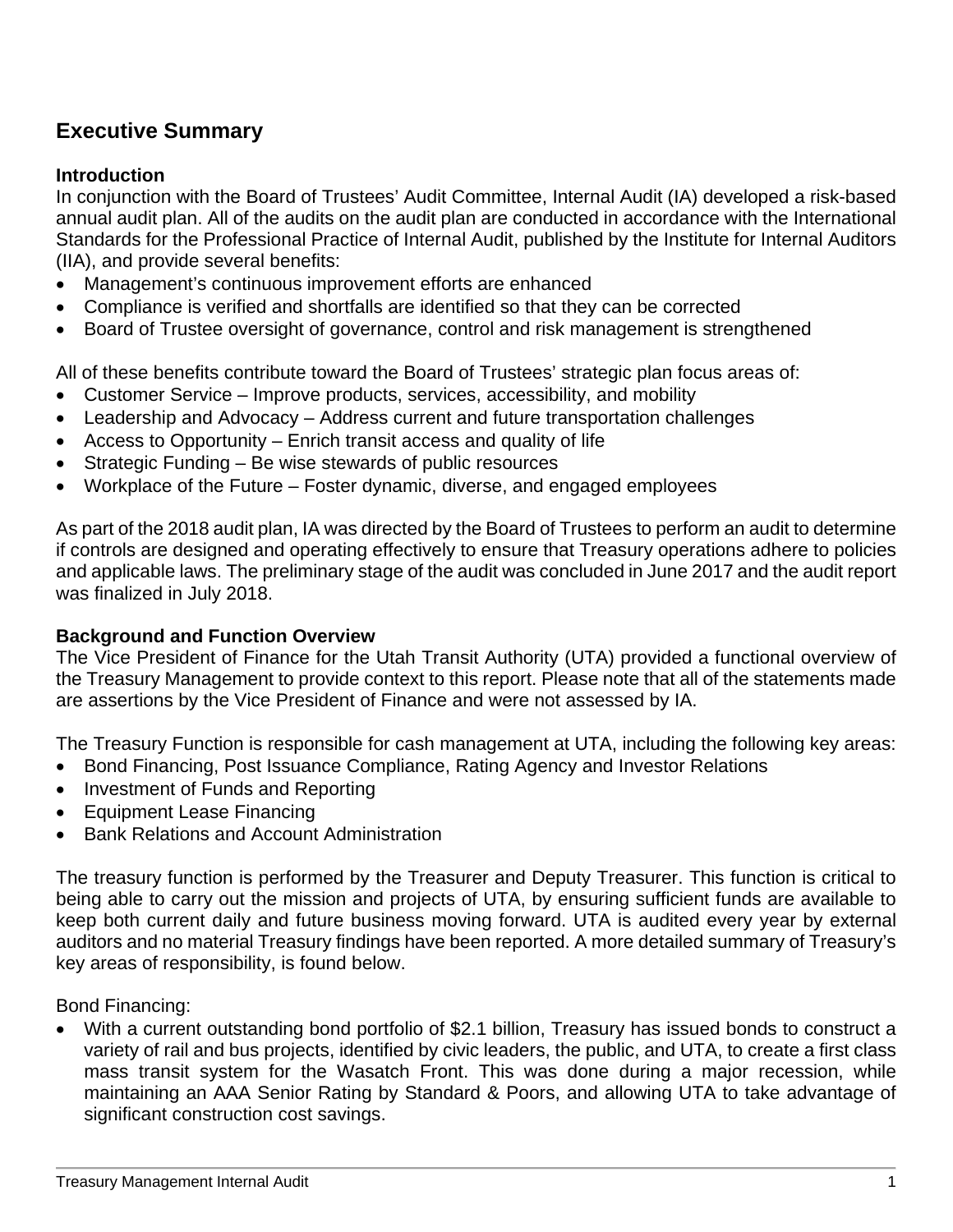- Additionally, refunding bonds were timely issued to create massive interest savings, creating \$108.9 million in refunding savings, and another \$58 million in interest expense savings through the prudent use of a variable rate demand note bond program.
- UTA maintains an effective post issuance compliance program, has always filed timely its required notices and Continuing Disclosure Memorandums. The IRS has reviewed two UTA bond issues for compliance with Federal Regulations and was found to be in compliance.

### Investment of Funds:

Historically, UTA has invested all its funds in the Utah Public Treasurer's office, limiting the return earned on investments. Over the last several years, we have created an investment program, allowing us to earn interest at a rate greater than that paid by PTIF. Also, during that time we created \$2.9 million in additional investment returns in the form of "gain on sale" of investments. We have never experienced a "loss on sale" of investments.

We are in compliance with all State investment reporting requirements and report investment activity quarterly to a committee of the Board. Total funds on hand, at 6/30/18, was \$223.6 million. We also employ an investment manager to manage approx. \$25 million of our portfolio, in the 1-3 year maturity category.

### Equipment Lease Financing:

Beginning in 2015, UTA began its first ever equipment lease financing program. Over the next three years, our leasing program has generated \$46,217,888, in funds for equipment acquisition, to purchase 55 buses on a 12 year term, 66 paratransit vehicles on a 5 year term, and 142 rideshare vans on a 4 year term, for a total of 263 vehicles. A request for proposal (RFP) is issued each year, allowing us to maintain a low cost financing program.

### Bank Relations:

This part of the Treasurer's responsibilities ensures the daily management of bank checking, escrow, sweep and saving accounts, along with the accounts at PTIF, are maintained, properly reported on to the Utah Money Management Council, and that proper signature authority, policies and procedures are followed for safekeeping of UTA funds. Recently, Treasury conducted an RFP for banking services, with Zions Bank being the bank to win the banking contract.

There are many other smaller duties that fall our way, with the focus being safe, secure, low cost money management for the organization. Recently the Utah State Legislature passed SB 136, which has a significant impact on UTA in general, as well as how the Treasury function is handled. Treasury will be evaluating the impact of SB136 on the governance and control environment of Treasury and amendments will be made to support the newly introduced law.

### **Objectives and Scope**

The period of the preliminary audit was from May 1, 2016, through April 30, 2017 with completion of the audit work focusing on the period of January 1, 2018 through May 31, 2018.

The primary areas of focus for the Treasury audit were:

- Governance
- Bank account administration
- Bonds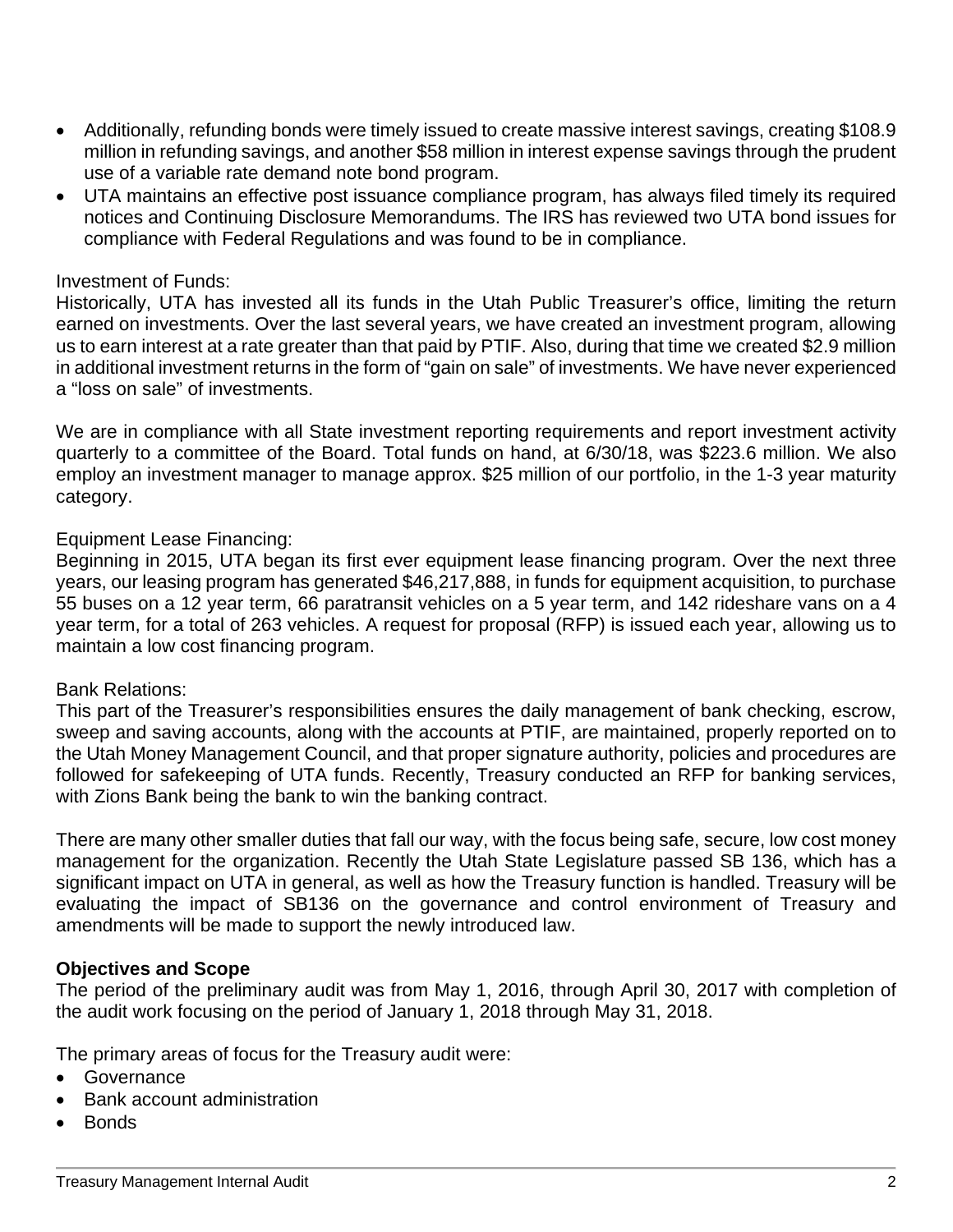- **Leases**
- Investments
- ACH and wire payments
- Treasury related Contracts and other agreements

The internal audit excluded from the scope of this audit areas such as:

- Pension
- Cash collection
- Check run process
- General accounting processes
- Petty cash

IA did not perform substantive testing of balances and instead relied on the assessment of the external auditor of Treasury related financial statement elements for the financial audit. IA focused on internal controls within the context of a risk-based approach.

### **Audit Conclusion**

### **Audit Report Rating\***

The audit revealed that a Treasury Management Corporate Policy as well as a set of standard operating procedures (SOP) have been created, which identify roles and responsibilities for all Treasury functions as well as expected performance, performance measures, and reporting requirements.

While the implementation of the Policy and SOP support strong governance of the Treasury management process, non-performance of specific controls documented in the SOP negates the effectiveness of the control design. Management should consider more formal implementation of controls, as documented in the SOP. Additionally, a comprehensive risk assessment process for Treasury Management would better guide management in identifying, measuring, and addressing the most critical aspects.

While this report details the results of the audit based on limited sample testing, the responsibility for the maintenance of an effective system of internal control and the prevention and detection of irregularities and fraud rests with management.

\*Rating is defined in Appendix 2

IA would like to thank the management and staff for their co-operation and assistance during the audit.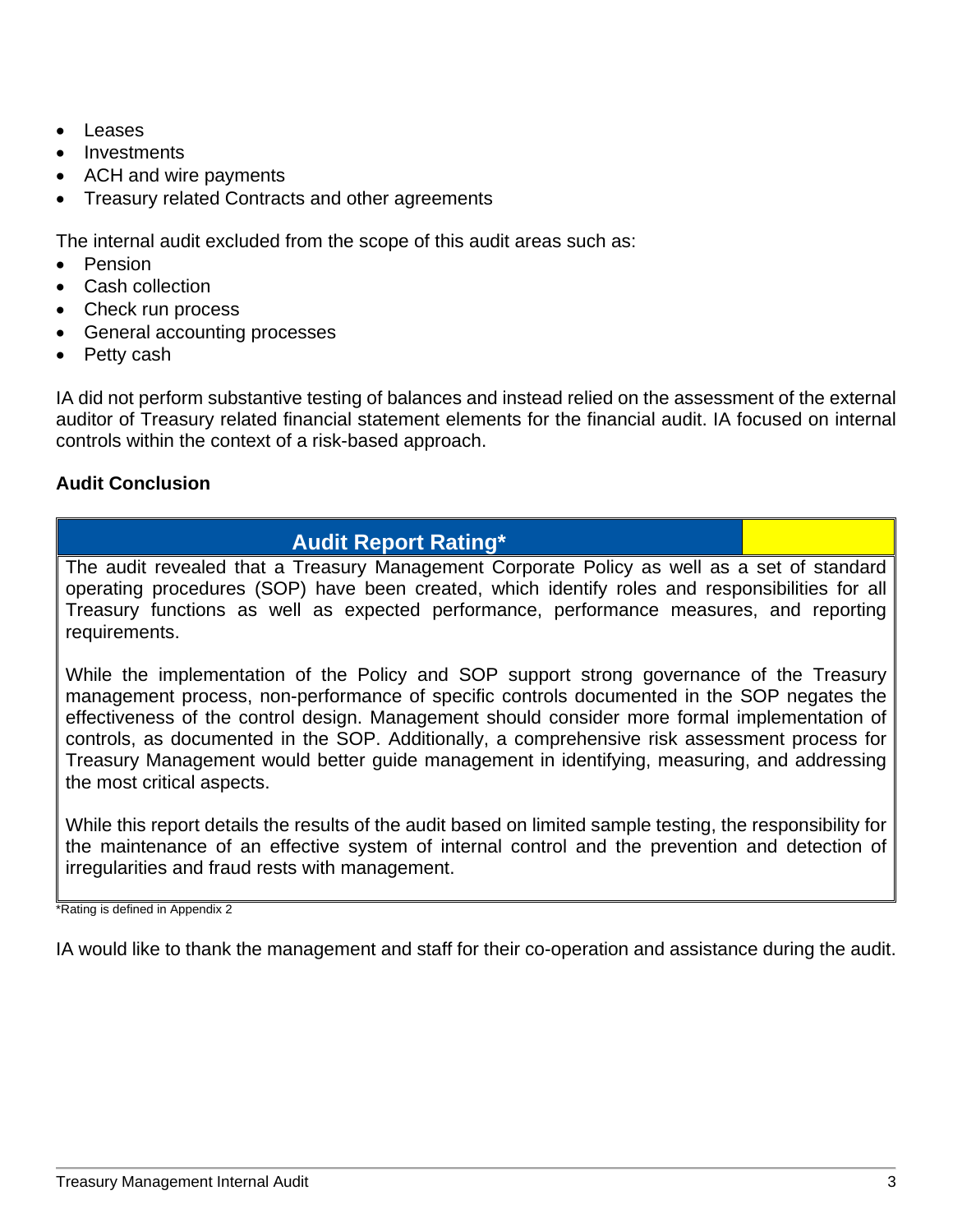### **Table of Contents**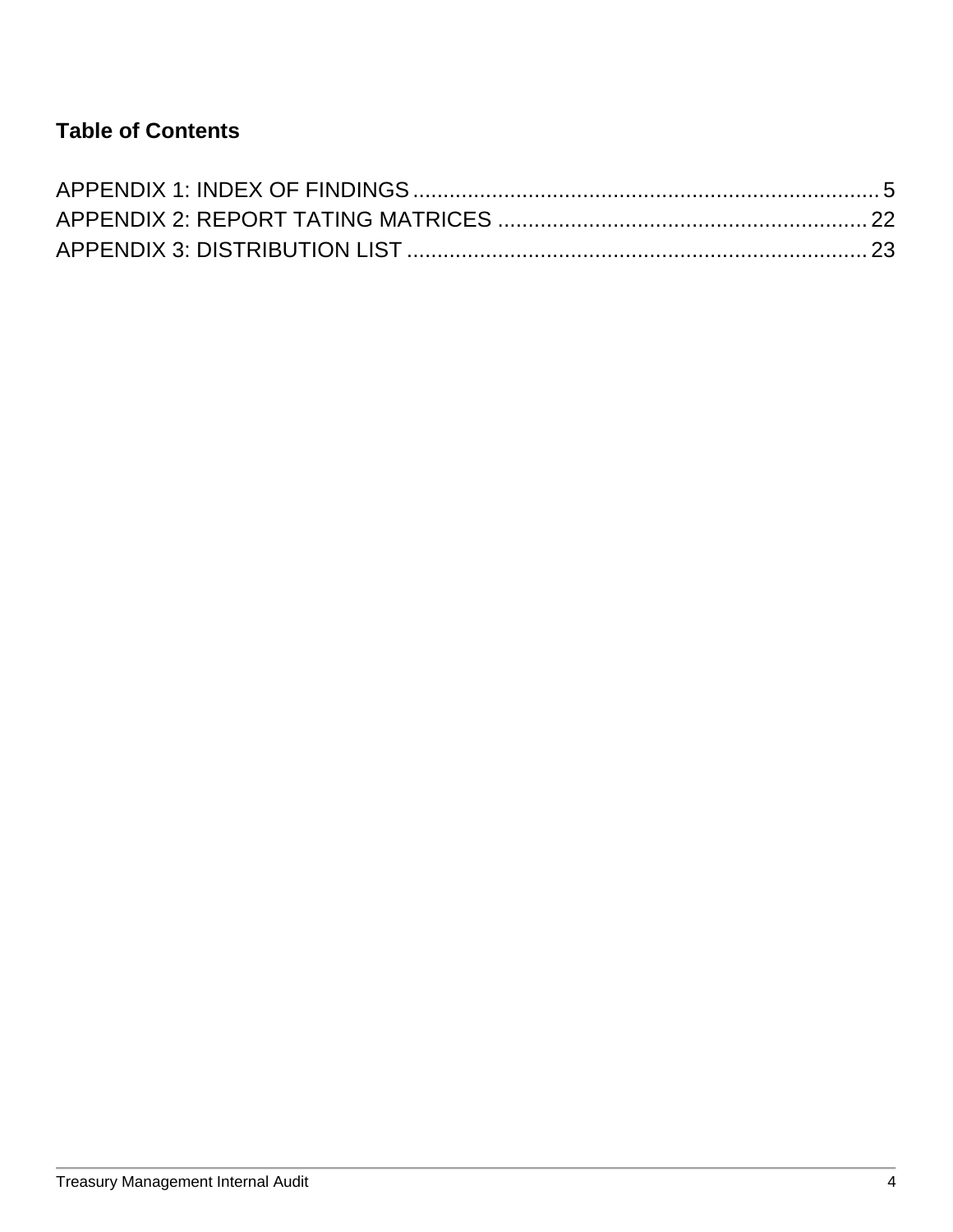### <span id="page-5-0"></span>**Index of Findings**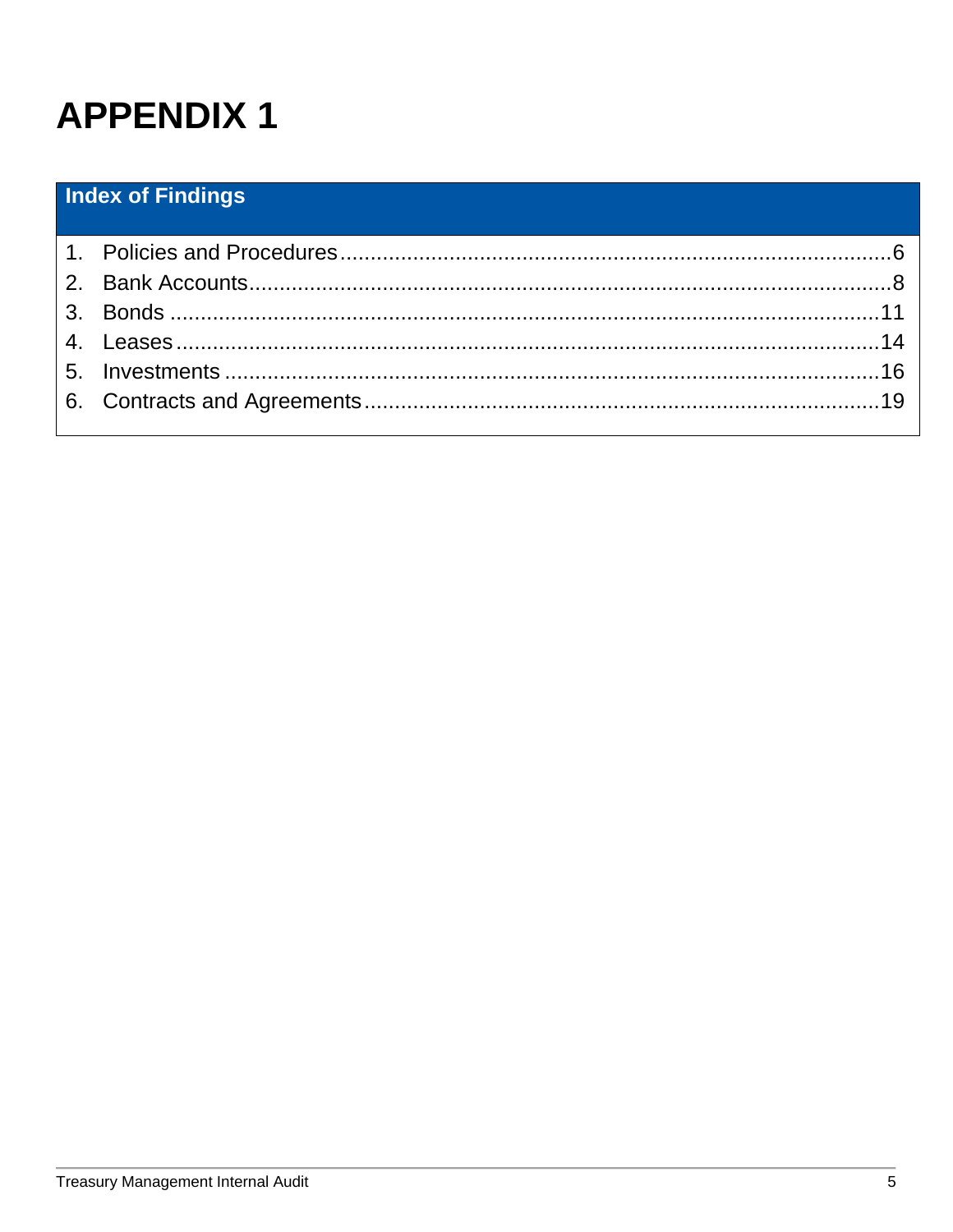### <span id="page-6-0"></span>**1. Policies and Procedures**

#### **Preliminary Finding R-17-8-1 High High**

Criteria:

UTA Corporate Policy No. 1.1.2, Creation, Revision, Retention, and Distribution of Policies and Procedures, Definitions section, states that corporate level policies are developed to *"provide principles and guidelines that provide corporate-wide direction on the Authority's decisions, strategies, and actions"* and that standard operating procedures, *"provide a step-by-step process to follow when carrying out a particular task or function.*" Corporate policies and standard operating procedures align with and support Board Resolutions and Executive Limitations.

Condition:

While UTA Corporate Policy No. 3.1.4, Investments, provided control activities and performance objectives for investing, there were no other corporate policies or standard operating procedures regarding Treasury functions, such as bonds, bank account administration, and leases.

Board resolutions and Executive Limitations were used by Treasury Management as guidance in the absence of corporate policies. These documents also became the basis for testing performed by IA and included:

- Executive Limitations Policy 2.2.2 Property
- Executive Limitations Policy 2.3.2 Financial Conditions
- Executive Limitations Policy 2.3.3 Budgeting
- Executive Limitations Policy 2.4.6 Debt Reserve and Rate Stabilization Fund
- Resolution R2012-05-01 Handling of Funds

The lack of corporate level policies and standard operating procedures regarding Treasury functions contributed to findings that are detailed throughout the report.

Root/Cause Analysis:

The small size of the Treasury Department coupled with the team's knowledge and experience contributed to the emphasis being on the day to day operations rather than on documenting policies and procedures.

Effect:

- The lack of corporate level policies and standard operating procedures resulted in:
	- o Increased risk that loss of key personnel would result in the inability of UTA to carry out critical Treasury processes appropriately or at all.
	- o Unclear roles and responsibilities for critical Treasury functions that involve multiple departments as well as third parties.
	- o A lack of performance measurement information provided to stakeholders on how certain functions were performing relative to expectations and industry standards.
	- o Greater risk of non-compliance with best practices and legal standards, which may result in reputational, legal, and financial loss.
	- o Potential for Treasury operations to become misaligned with corporate objectives.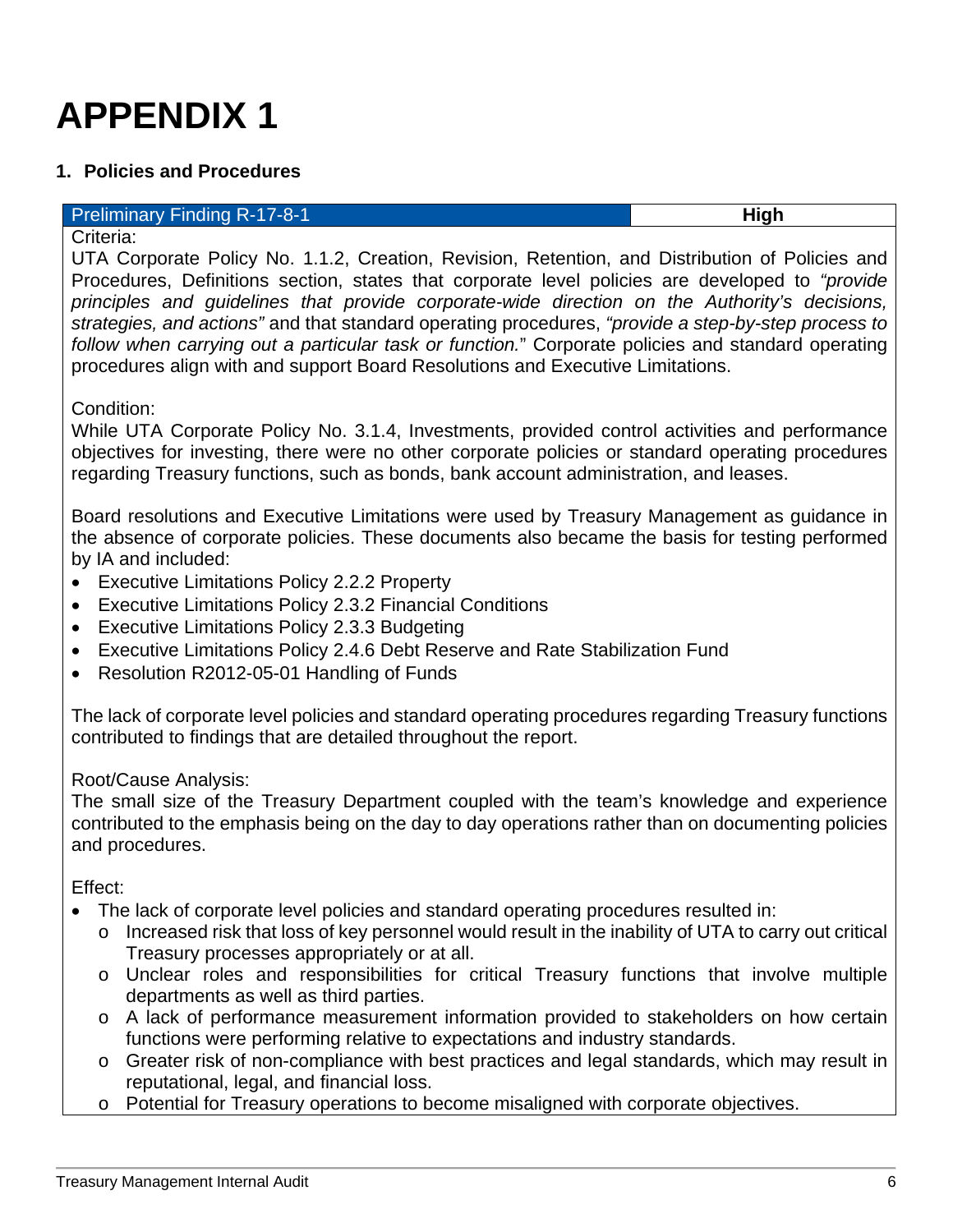- o Increased risk of ad hoc practices and inconsistencies in the performance of Treasury functions.
- o Increased difficulty in assessing the effectiveness of the Treasury control environment.
- $\circ$  Increased likelihood that regulatory and other industry changes could occur without detection and integration into UTA operating procedures. Changes may significantly impact UTA responsibilities and best practices for bonds, investments, and other critical Treasury responsibilities.
- In addition, UTA staff may not be aware of all Board policies and resolutions, nor is their application to UTA operations clearly understood, resulting in the risk that staff may make decisions that contradict those policies.

#### Recommendations

Management should oversee the creation of a corporate level policy that identifies roles and responsibilities for all Treasury functions as well as expected performance, performance measurements, and reporting requirements.

Where responsibilities are shared with other departments or external parties, management should ensure that roles and responsibilities are documented and agreed upon. Documentation may include corporate policies, SOPs, contracts or agreements, as appropriate.

Management should develop written standard operating procedures that align with the corporate level policy and provide step by step guidance for all Treasury functions. SOPs developed should include a process for regularly monitoring for changes in regulations and in the industry that may impact Treasury. Management may consider including the use of calendars and checklists to track and ensure completeness of Treasury processes such as bond issuance and compliance monitoring.

Management should also introduce a risk management process to identify, assess, and manage critical risks.

| Management Agreement | Owner         | <b>Target Completion Date</b> |
|----------------------|---------------|-------------------------------|
| Agree                | VP of Finance | December 31, 2017             |

A corporate policy and appropriate SOPs will be created to document current practices and address the recommendations.

Due to the additional resource constraints of onboarding a new Comptroller as well as the budgeting process, which is my busiest season, a reasonable target completion date is December 31, 2017.

#### Final Status **Medium**

Management has implemented a Treasury Policy and SOP, which incorporates roles and responsibilities, expected performance, performance measurements, and reporting requirements.

There appears to be an informal process for monitoring changes in the regulatory and operating environments, however, the process is not documented.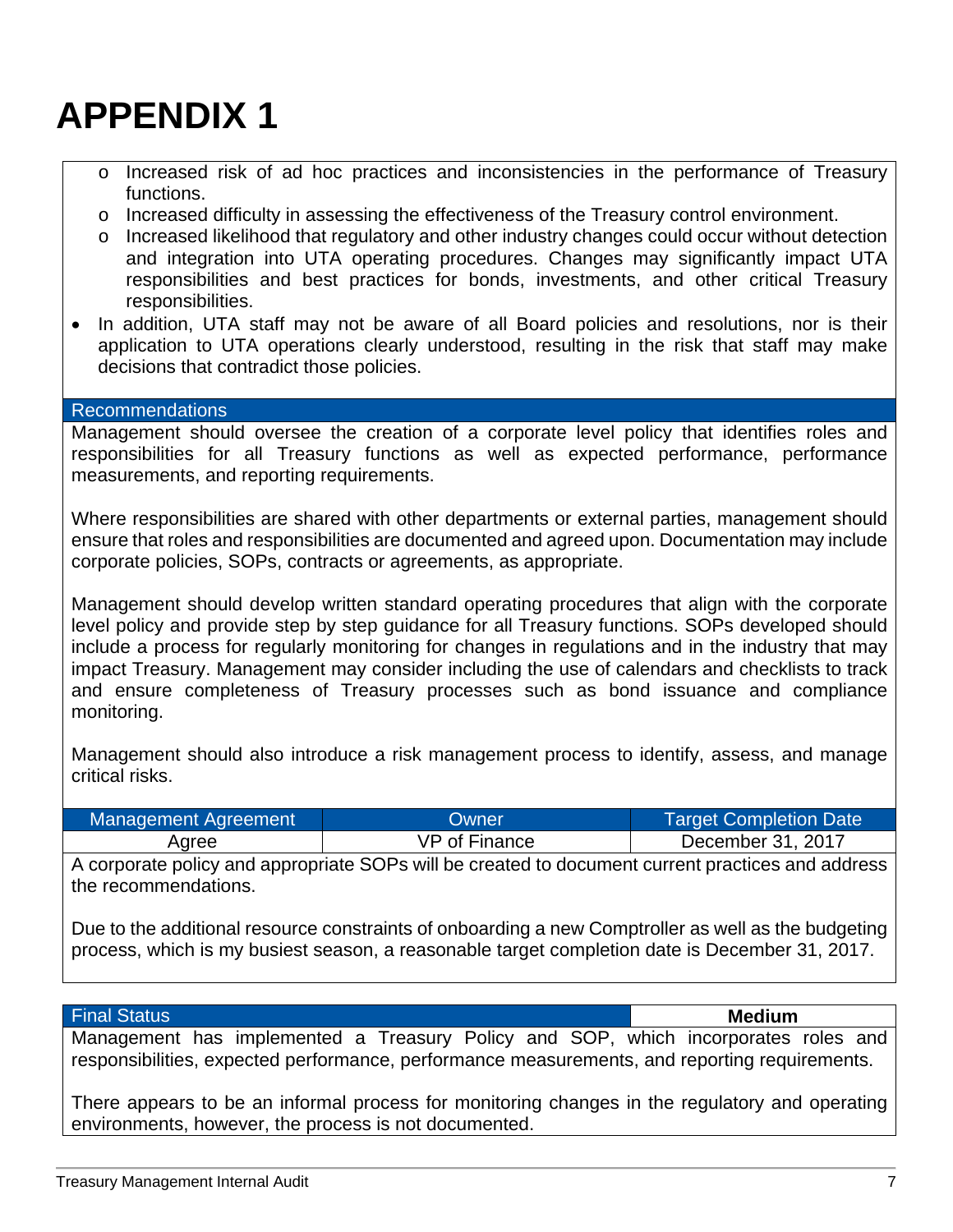No risk assessment process was designed or documented for Treasury functions.

Management should consider the following recommendations:

- Utah State law SB-136 took effect on May 8, 2018, which is during the audit period, but IA did not consider its effects for purposes of the audit given that it would have allowed for limited coverage of less than a month. However, it is noted that management will need to consider the impact of the law on all aspects of the Treasury Policy and SOP and make changes accordingly.
- Design and implement a periodic risk assessment process for the Treasury function.

| Management Agreement                                                                                                                                                                     | Owner         | <b>Target Completion Date</b> |
|------------------------------------------------------------------------------------------------------------------------------------------------------------------------------------------|---------------|-------------------------------|
| Aaree                                                                                                                                                                                    | VP of Finance | December 31, 2018             |
| The treasurer will review SB 136 and implement the necessary steps to address the relevant parts<br>of the new law. A periodic risk assessment process will be designed and implemented. |               |                               |

### <span id="page-8-0"></span>**2. Bank Accounts**

### **Preliminary Finding R-17-8-2 High High High**

Criteria:

Board Policies and Resolutions: Resolution R2012-05-01 Handling of Funds states "*That the Chair, Vice Chair, Secretary, General Manager, General Counsel, Treasurer, Deputy Treasurer and Comptroller are authorized and empowered as officers of the Authority invest or reinvest funds of the Authority as authorized by law; establish accounts with one or more financial institutions as deemed necessary; and settle the Authority's debts, obligations and liabilities consistent with management policy."*

Condition:

IA requested and reviewed the list of individuals authorized to access and/or conduct business on behalf of UTA at Zions Bank and Wells Fargo. IA noted that the former Comptroller had access to Zions online banking system and was on the list of individuals authorized to open or close bank accounts, make payments, and perform other banking functions on behalf of UTA at Wells Fargo, after her date of separation from UTA.

From a population of 21 bank accounts, a monthly population of 12 bank reconciliations could be evidenced. Based on these 12 reconciliations tested the following observations were made:

- For both Zions Bank and Wells Fargo accounts, reconciliations were completed and matched supporting documentation. However, one such reconciliation featured an outstanding reconciling item for almost a year. The former Comptroller reportedly reviewed bank reconciliations, but there was no evidence available to support that review.
- In addition, while the Accountant stated that she verified the balance in two State Public Treasurers' Investment Fund (PTIF) accounts, no evidence of the verification could be found.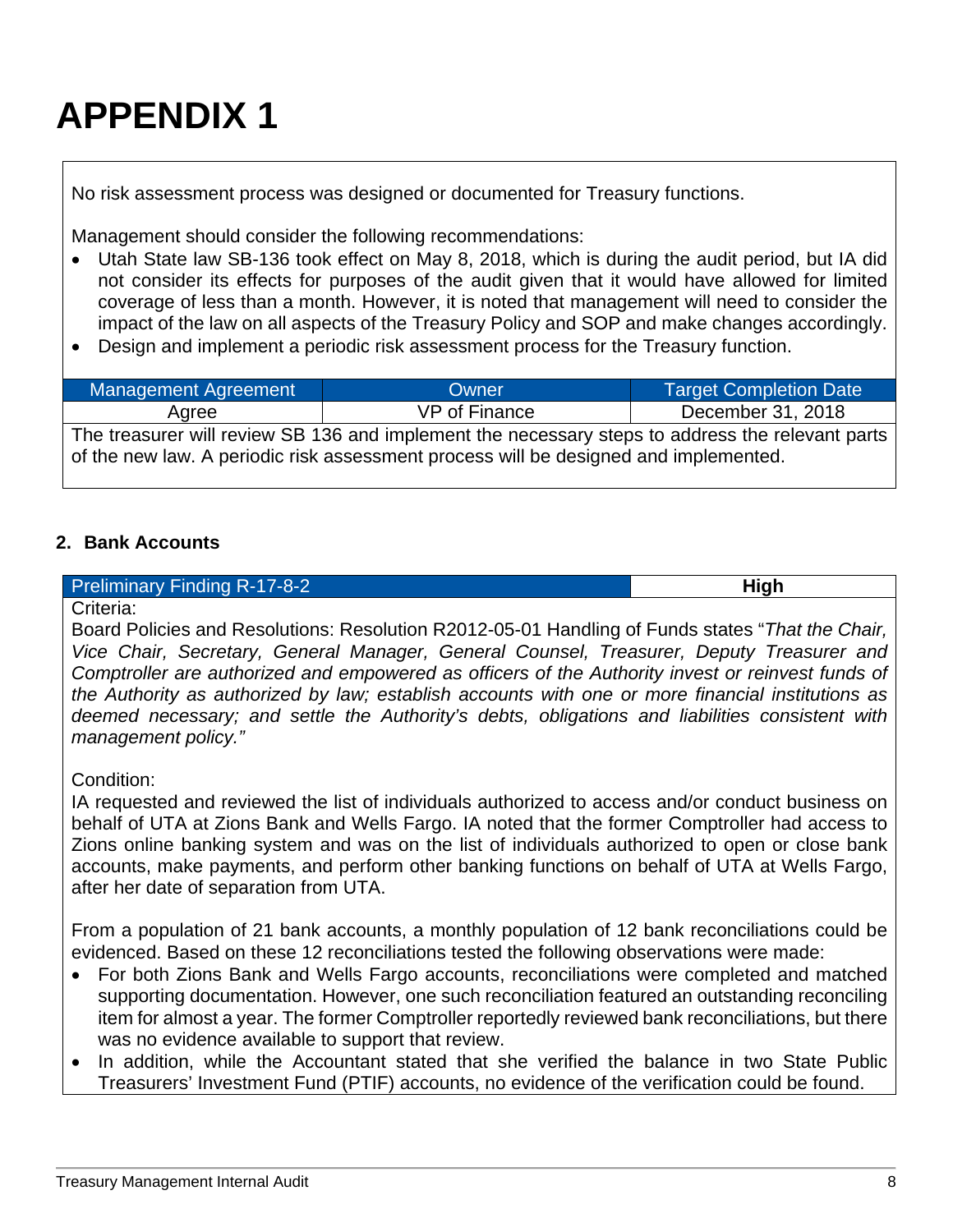• Finally, there was no evidence that escrow accounts for bonds and leases were being reconciled to account statements. The former Comptroller reportedly performed those reconciliations but no documentation was available to provide evidence of the control being performed.

Considering the anomalies identified for bank reconciliations, there was not sufficient evidence to conclude that all financial accounts were being reconciled or reviewed.

In addition, as part of IAs review of bank controls, procedures to initiate and approve ACH and Wire payments were reviewed. IA noted that all payments were approved prior to payment and separation of duties was in place. However, while evidence supporting ACH and Wire payments was reportedly reviewed prior to approval, there was no documentation supporting that and no clear standard of review had been established.

### Root/Cause Analysis:

Ownership for bank accounts had not been formally assigned and there were no corporate level policies or standard operating procedures. This resulted in bank account administration and ACH/ Wire initiation and approval procedures occurring on an ad-hoc basis that was adapted over time without being documented or reviewed.

Effect:

- Unauthorized user access and lack of standard review for ACH and Wire payments increases the risk of inappropriate and unauthorized transactions. It also increases the risk that proprietary or sensitive information may be exposed.
- Unreconciled bank accounts, and bank account reconciliations without independent review, increase the risk of inappropriate and unauthorized transactions occurring without detection. UTA may be subject to monetary losses and negative publicity.

### Recommendations

All bank account access for former employees should be revoked immediately and verified with the financial institution, and a review of account access should be undertaken periodically to confirm that all access to all accounts is appropriate.

All accounts, including investment and escrow accounts, should be reconciled to source documentation on a monthly basis and given that the reconciliation process is manual, it should be reviewed.

Reconciling items should be documented, researched and resolved on a timely basis.

As noted in finding 17-8-1, management should oversee the creation of a corporate level policy that identifies the areas of Treasury's responsibility for bank account administration. An SOP for Bank Account Administration should be created that includes, but is not limited to, the following:

- A routine procedure for identifying all bank accounts in UTA's name.
- Procedures for timely and appropriate provisioning and removal of user access.
- Periodic bank profile and account access review procedures.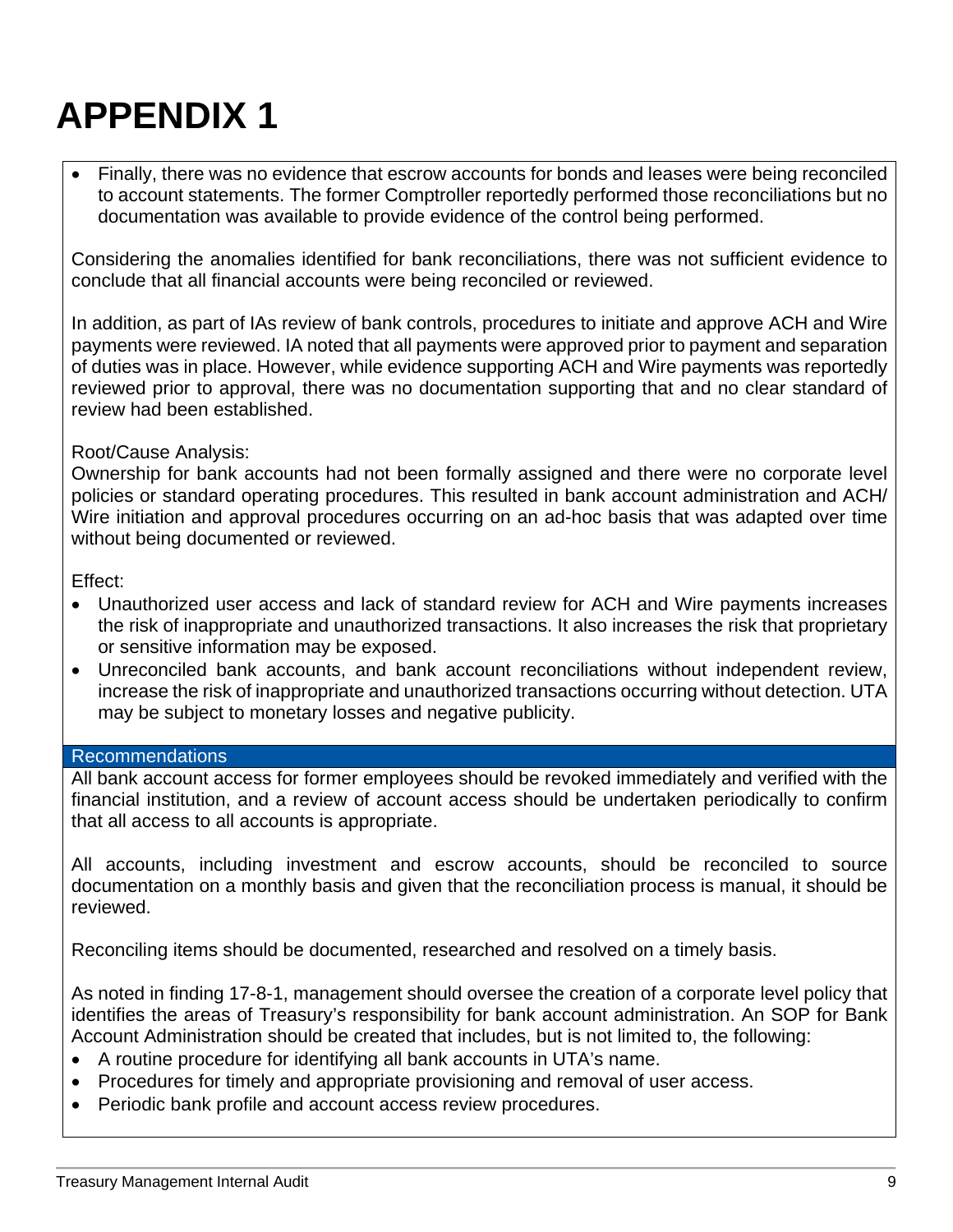Additionally, the Vice President of Finance should oversee the inclusion of standards for reconciliations and ACH and Wire payments in the Accounting Policy Manual, including but not necessarily limited to:

- Requirements for reconciliation of all bank accounts, including escrow accounts.
- Supporting documentation, review procedures, and required support.
- Minimum applicable materiality thresholds.
- Length of allowable time for reconciling items, including stale checks.
- Research procedures required.
- Guidance on when to elevate reconciling items to be addressed by management.
- Standard levels of review and required documentation, including correct routing information, for ACH and Wire approvals.

| Management Agreement | <b>Owner</b>                                                                                                 | <b>Target Completion Date</b> |
|----------------------|--------------------------------------------------------------------------------------------------------------|-------------------------------|
| Aaree                | VP of Finance                                                                                                | December 31, 2017             |
|                      | $\Gamma_{\text{ba}}$ Deputy Treesurer provided direction to the book to remove the former Comptreller on our |                               |

The Deputy Treasurer provided direction to the bank to remove the former Comptroller as an approver on her termination date. When the former Comptroller received a call from the bank to approve an item, she contacted us. The bank was contacted. The bank has made the necessary corrections to their records.

The VP Finance will work with the incoming Comptroller to document current practices and address the recommendations. Due to the additional resource constraints of onboarding a new Comptroller as well as the budgeting process, which is my busiest season, a reasonable target completion date is December 31, 2017.

#### Final Status **Medium**

The SOP was inspected as part of audit procedures and the following items were noted:

- A routine procedure for identifying all bank accounts in UTA's name.
- Procedures for timely and appropriate provisioning and removal of user access.
- Periodic bank profile and account access review procedures.
- Bank account reconciliation requirements for:
	- o Accounts to be reconciled
	- o Review procedures
	- o Materiality thresholds
	- o Time allowed for reconciling items
- Standard levels of review and required documentation, including correct routing information, for ACH and Wire approvals.

It was noted that the SOP did not include the documentation requirement for reconciliation support, however, audit testing found that Accounting was retaining copies of bank statements to support reconciliations as well as account balances where reconciliations had not been performed. A comprehensive bank reconciliation process has also been implemented, as evidenced by a cover sheet. The cover sheet included both quantitative and qualitative analysis as well as evidence of review and approval.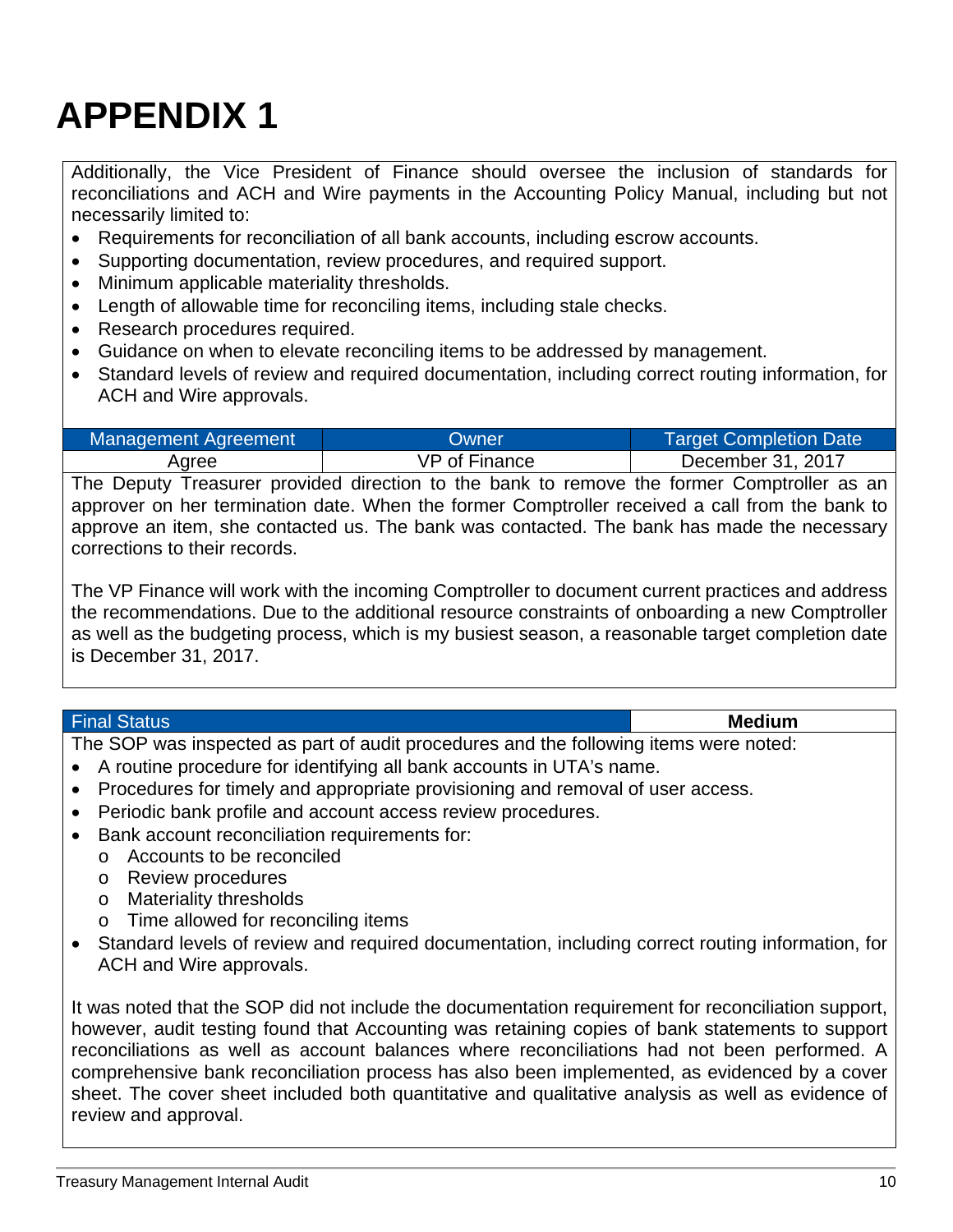Substantive testing of bank reconciliations for the month of May 2018 revealed the following:

- 24 out of 35 accounts did not have a reconciliation
- 2 of the 11 accounts reconciled were not performed within 7 business days of month end
- 3 of the 11 accounts reconciled had reconciling items which were identified, however, none of the reconciling items had evidence of investigation or documented actions

A periodic review of signers and online access was not tested due to the stipulated timing of reviews in the SOP falling outside the audit period.

The newly created SOP includes a requirement that a current list of authorized signers by account must be maintained within UTA but evidence could not be found that supported this requirement.

The IA procedures found that the bank account access of the former employee has been revoked.

Management should consider the following recommendations:

- Design and implement a process to maintain a comprehensive listing of current authorized signers by bank account.
- Integrate the document support requirements for bank reconciliations into the SOP.

| Management Agreement | <b>Owner</b>  | <b>Target Completion Date</b> |
|----------------------|---------------|-------------------------------|
| Agree                | VP of Finance | December 31, 2018             |

A process to maintain a comprehensive listing of current authorized signers by bank account will be in place this year, via the Treasury Management SOP, which requires an annual review with UTA financial institution, notice of changes in the Chair and Vice Chair positions of UTA, from the Director of Strategic Board Operations, etc.

Accounting will update its current SOP in the Account Procedure Manual for bank reconciliations to reflect the new form implemented at the beginning of 2018 and clearly state timelines on outstanding unreconciled entries for Accountants to correct the entries.

### <span id="page-11-0"></span>**3. Bonds**

**Preliminary Finding R-17-8-3 High High High** Criteria: Executive Limitations Policy No. 2.3.2 states: *..the General Manager shall not:*  • *Incur debt for the Authority without prior Board approval…*

• *Violate laws, regulations, generally accepted accounting principles (GAAP), rulings or policies regarding financial conditions and activities.*

Condition:

Although the Executive Limitations Policy 2.3.2 stipulated that the Board approve all debt, there were no corporate level policies or SOPs to guide management in the governance and operation of the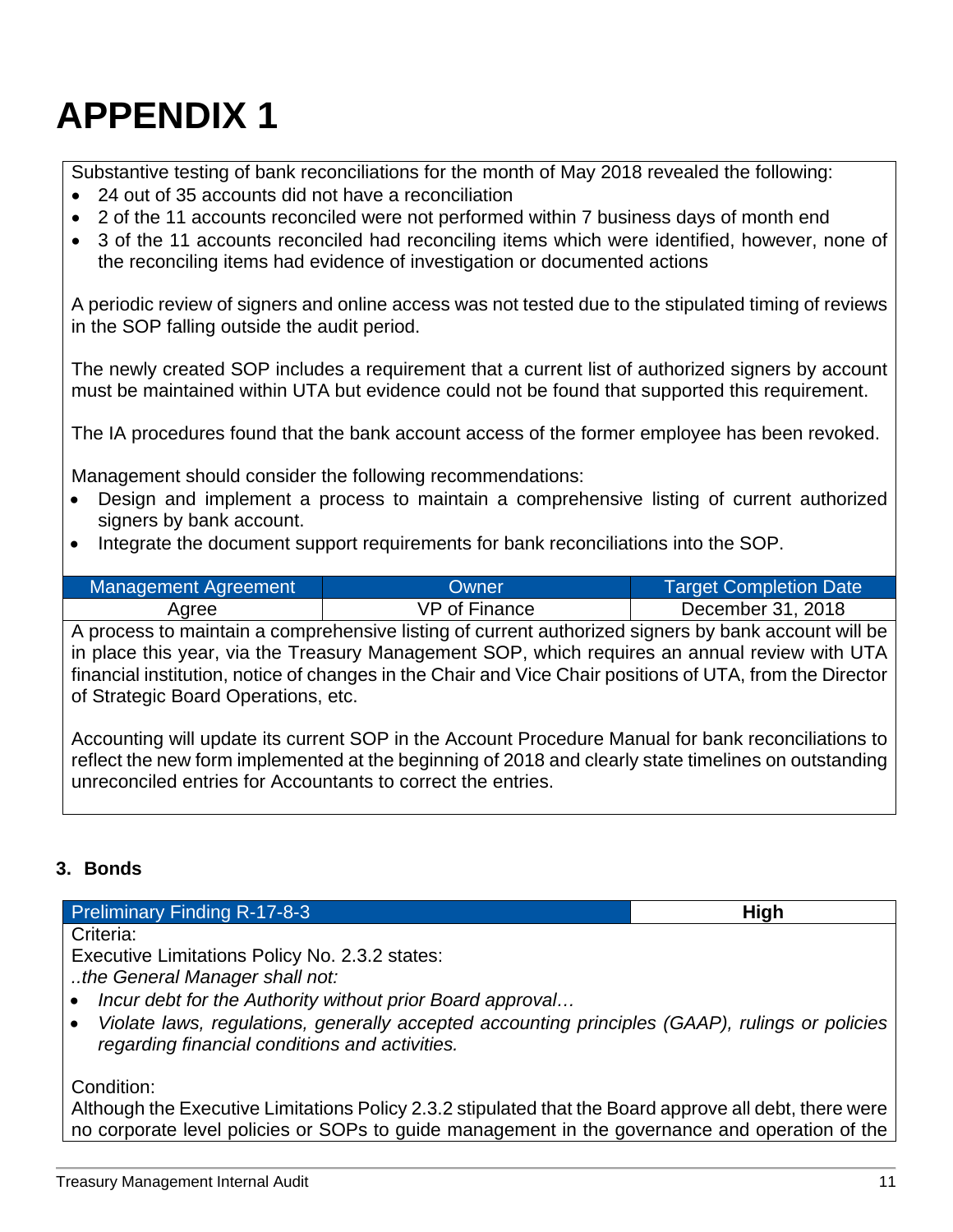bond process. The following issues, identified by the audit procedures, should be addressed in a corporate policy and SOP:

- Although there was ample email evidence to demonstrate that an extensive review of bond documentation had occurred the process was not formalized to be able to test for accuracy and completeness.
- Management stated a reliance on Bond Counsel for compliance with State and Federal law. However, the Opinion of Bond Counsel letter cited reliance on UTA for compliance with applicable laws and IRS regulations.
- There was no formal agreement such as a contract or engagement letter that documented Bond Counsel duties to UTA.
- Although asserted as a control by management, there was an insufficient audit trail to support that the due diligence meeting provided adequate assurance that the bonds and supporting documentation complied with applicable state and federal laws as well as applicable regulations.
- Year-end bond reconciliation performed by Accounting lacked supporting documentation, such as an original digital copy of the Final Numbers Report or the Debt Service Schedule from the bond transcript, to agree the general ledger balance to.
- Post issuance debt monitoring processes were not documented, including:
	- o Ensuring compliance with covenants and specific bond requirements, including continuing disclosures.
	- o Confirming compliance with IRS regulations for tax free debt.
- Oversight of the Bond Tracking sheet maintained by the Manager of Property Administration was not assigned.

### Root/Cause Analysis:

The issuance of tax-free debt is highly regulated and Treasury relies on outside expertise to assist with and perform all aspects of the issuance process. Additionally, the small size of the Treasury Department coupled with the team's knowledge and experience contributed to the emphasis being on the day to day operations rather than on documenting policies and procedures.

In addition, Treasury relied on:

- Third party oversight where the contract or agreement does not guarantee it.
- Mutual interest of third parties for UTA compliance with laws and regulations.

### Effect:

The lack of a corporate level policy and an SOP may increase the risk of non-compliance with applicable laws and regulations.

### Recommendations

Appropriate oversight of the Property Administration's Bond Tracking process should be established.

As noted in finding 17-8-1, management should oversee the creation of a corporate level policy that identifies the areas of Treasury's responsibility as well as an SOP for bonds. The SOP should include, but not be limited to, the following:

• The procedures for monitoring UTA compliance with applicable laws and regulations pre- and post-issuance.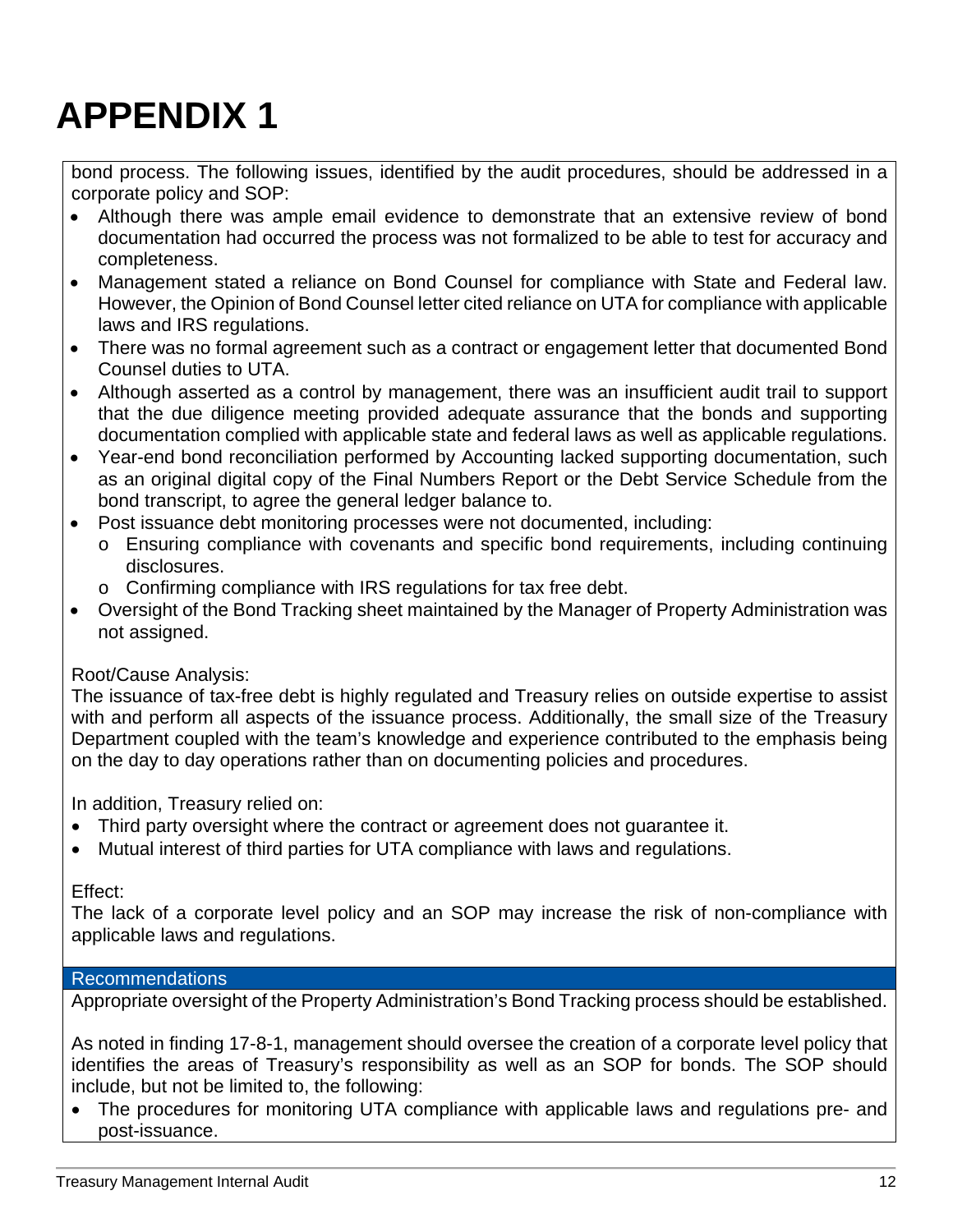- The roles and responsibilities of other departments and third parties, including what reliance UTA should place on third party contracts or agreements.
- Steps included in bond documentation reviews, including how completion of the review process will be tracked and how evidence of review will be created and maintained.
- Inclusion of checklist templates to assist with the monitoring of processes and evidence of completion.
- Bond documents to be retained and their required retention length.
- Responsibility of Treasury to communicate the original debt service schedules, found in the bond transcript, to Accounting and to retain evidence thereof. Additionally, the SOP should indicate the requirement for Accounting to retain the original schedules to support the periodic bond liability general ledger account reconciliation.
- Identify appropriate oversight of the bond property administration and tracking, including assignment of overall governance for the process, determination of the extent and timing of the reporting and report review process, as well as how to assure report accuracy and completeness.
- Criteria to determine when an Arbitrage Report should be pursued.

| Management Agreement | Owner         | <b>Target Completion Date</b> |
|----------------------|---------------|-------------------------------|
| Aaree                | VP of Finance | December 31, 2017             |

The Corporate policy and SOP will include sections to document current practices and address these recommendations.

Due to the additional resource constraints of onboarding a new Comptroller as well as the budgeting process, which is my busiest season, a reasonable target completion date is December 31, 2017.

### Final Status **Implemented**

The Corporate Policy and SOP assigned responsibilities for bonds and the bond tracking process.

Additionally, the SOP documented the following:

- Procedures for monitoring UTA compliance with applicable laws and regulations pre- and postissuance.
- Roles and responsibilities of other departments and third parties, including what reliance UTA should place on third party contracts or agreements.
- Steps included in bond documentation reviews, including how completion of the review process will be tracked and how evidence of review will be created and maintained.
- Checklist templates to assist with the monitoring of processes and evidence of completion.
- Bond documents to be retained and their required retention length.
- Responsibility of Treasury to communicate the original debt service schedules, found in the bond transcript, to Accounting and to retain evidence thereof.
- Requirement for Accounting to retain the original schedules to support the periodic bond liability general ledger account reconciliation.
- Appropriate oversight of the bond property administration and tracking, including assignment of overall governance for the process, determination of the extent and timing of the reporting and report review process, as well as how to assure report accuracy and completeness.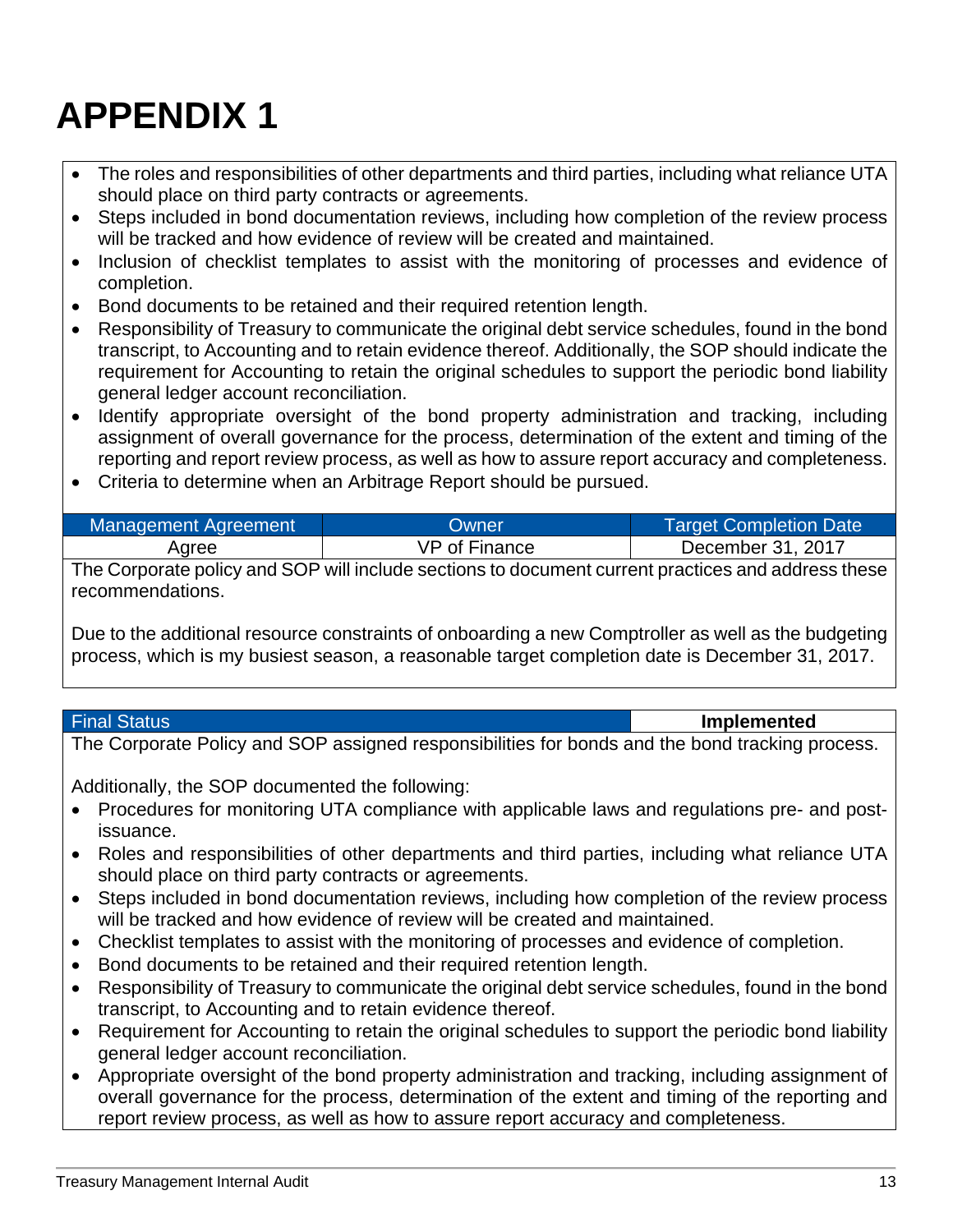### • Criteria to determine when an Arbitrage Report should be pursued.

Due to timing of the controls not coinciding with the audit period IA was not able to test the following requirements in the SOP:

- Year-end bond reconciliation.
- Ensuring compliance with continuing disclosure requirements.
- Ensuring and documenting compliance with bond covenants.

| Management Agreement | Owner | Target Completion Date |
|----------------------|-------|------------------------|
|                      |       |                        |
| Not applicable       |       |                        |

### <span id="page-14-0"></span>**4. Leases**

| <b>Preliminary Finding R-17-8-4</b>                                                                                           | <b>Medium</b> |
|-------------------------------------------------------------------------------------------------------------------------------|---------------|
| Criteria:                                                                                                                     |               |
| I. For a set of the first second control of $\mathbf{A}$ . All and $\mathbf{A}$ . All and $\mathbf{A}$ . All and $\mathbf{A}$ |               |

Executive Limitations Policy No. 2.2.2 Property states that:

*Acquisition, disposition or encumbrance of real property shall not deviate materially from the Board's Ends policies. In addition, the General Manager shall not:*

*1. Fail to obtain Board approval prior to acquiring, disposing of or encumbering real property in excess of \$250,000…*

*3. Fail to present to the Planning and Development Committee of the Board, and to the full Board, property acquisitions or dispositions or proposals that meet one or more of the following criteria sufficiently in advance of the proposed acquisition, disposition or proposal to allow the Board to review all relevant details, approve budgets as needed, and make an educated decision on the merits…*

*e. The disposition of property which would interfere or be incompatible with the Authority's intended use of the property;*

*f. The disposition of property which would interfere with the Authority's continuing control over the use of its property;*

*g. The disposition of property which would interfere with the Authority's ability to carry out its transit operations.*

Condition:

Although leases were understood to require Board approval in accordance with Executive Limitations Policy No. 2.2.2, there were no corporate policies or departmental SOPs to provide oversight and guidance in the lease process.

The lack of policies and procedures likely led to the following issues that were noted:

- Leases were not accounted for in the correct general ledger (GL) accounts; payments for 2016 leases were accounted for under 2015 leases.
- Lease accounts were not reconciled nor were supporting periodic lease balance statements retained for support of account balances.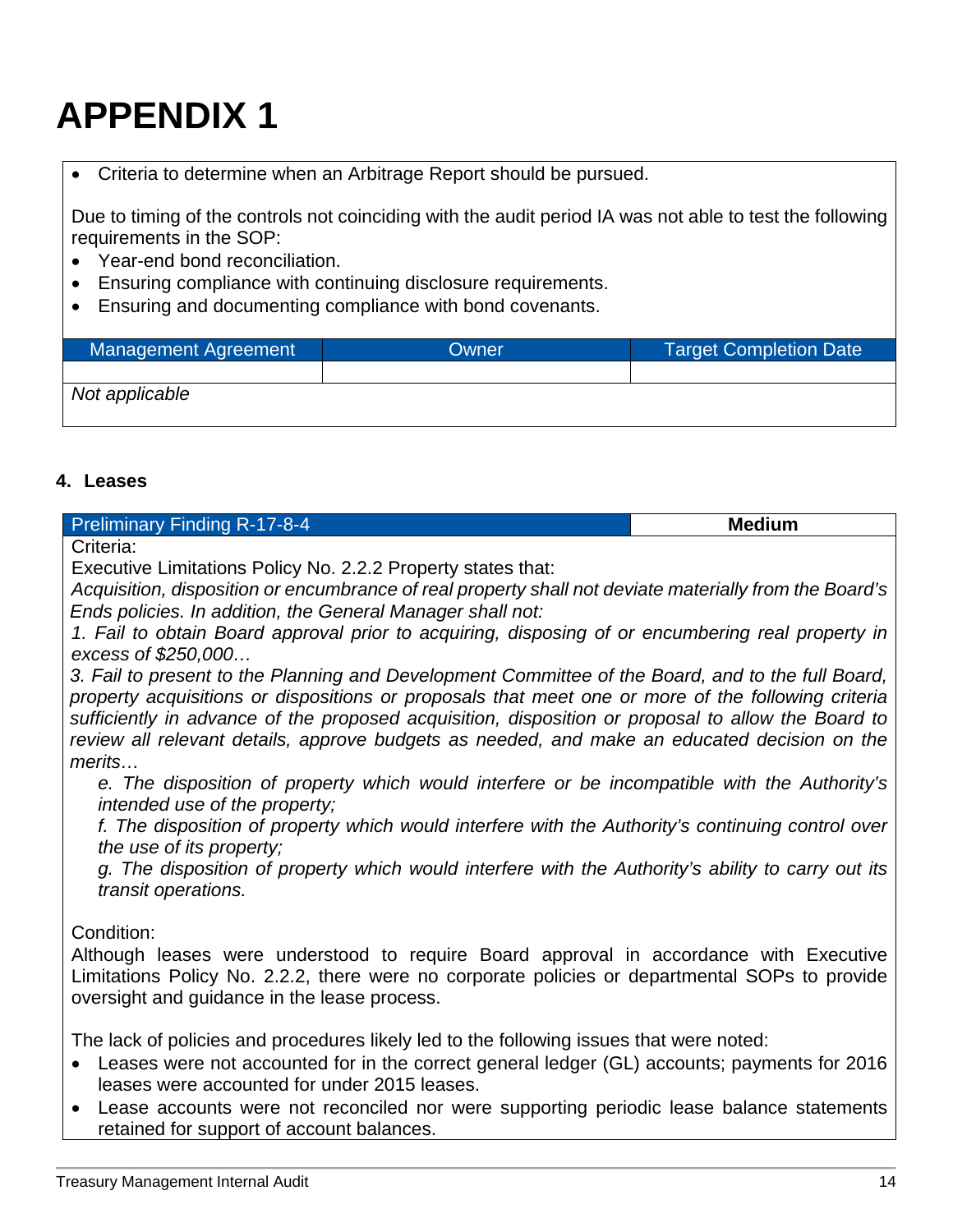#### Leased assets were not tracked.

#### Root/Cause Analysis:

Sole reliance on Executive Limitations Policy No. 2.2.2 Property, and the lack of corporate level policies and department SOPs resulted in failure to perform necessary control activities.

Effect:

- Failure to reconcile lease activity increases the likelihood of incorrect accounting. Amounts owed on specific leases could be misstated resulting in poor management decisions.
- Failure to track leased property creates an increased risk of leased property being improperly disposed of, resulting in UTA's non-compliance with lease agreements.

#### Recommendations

As noted in finding 17-8-1, management should oversee the creation of a corporate level policy that identifies the areas of Treasury's responsibility for leases.

Management should also create an SOP for leases. At a minimum, between the corporate level policy and SOP the following should be addressed:

- Responsibility to obtain and communicate current lease liability statements.
- The process to identify and communicate records regarding leased assets to all relevant parties throughout UTA to mitigate the risk that lease assets are sold or otherwise disposed of in a manner that is not allowed by the lease agreement.
- How to reclassify purchased assets when they are no longer under lease.
- The process for proper disposal of leased assets throughout UTA.

The VP of Finance should oversee the updating of the Accounting Policy Manual to include the requirement for reconciliation of lease accounts, independent reviews of account reconciliations, and retention of documentation, including lease statements from the lessor.

| <b>Management Agreement</b> | Owner                                                                                             | <b>Target Completion Date</b> |
|-----------------------------|---------------------------------------------------------------------------------------------------|-------------------------------|
| Agree                       | VP of Finance                                                                                     | September 30, 2017            |
|                             | The Corporate policy and SOPs will document current practices and address the recommendations.    |                               |
|                             | The VP Finance will work with the incoming Comptroller to update the Accounting Policy Manual for |                               |
| leases.                     |                                                                                                   |                               |

#### Final Status **Medium**

The Treasury Policy and SOP identified the areas of Treasury's responsibilities for leases.

Additionally, the corporate level policy and SOP included all of the following:

- Responsibility to obtain and communicate current lease liability statements.
- The process to identify and communicate records regarding leased assets to all relevant parties throughout UTA to mitigate the risk that lease assets are sold or otherwise disposed of in a manner that is not allowed by the lease agreement.
- How to reclassify purchased assets when they are no longer under lease.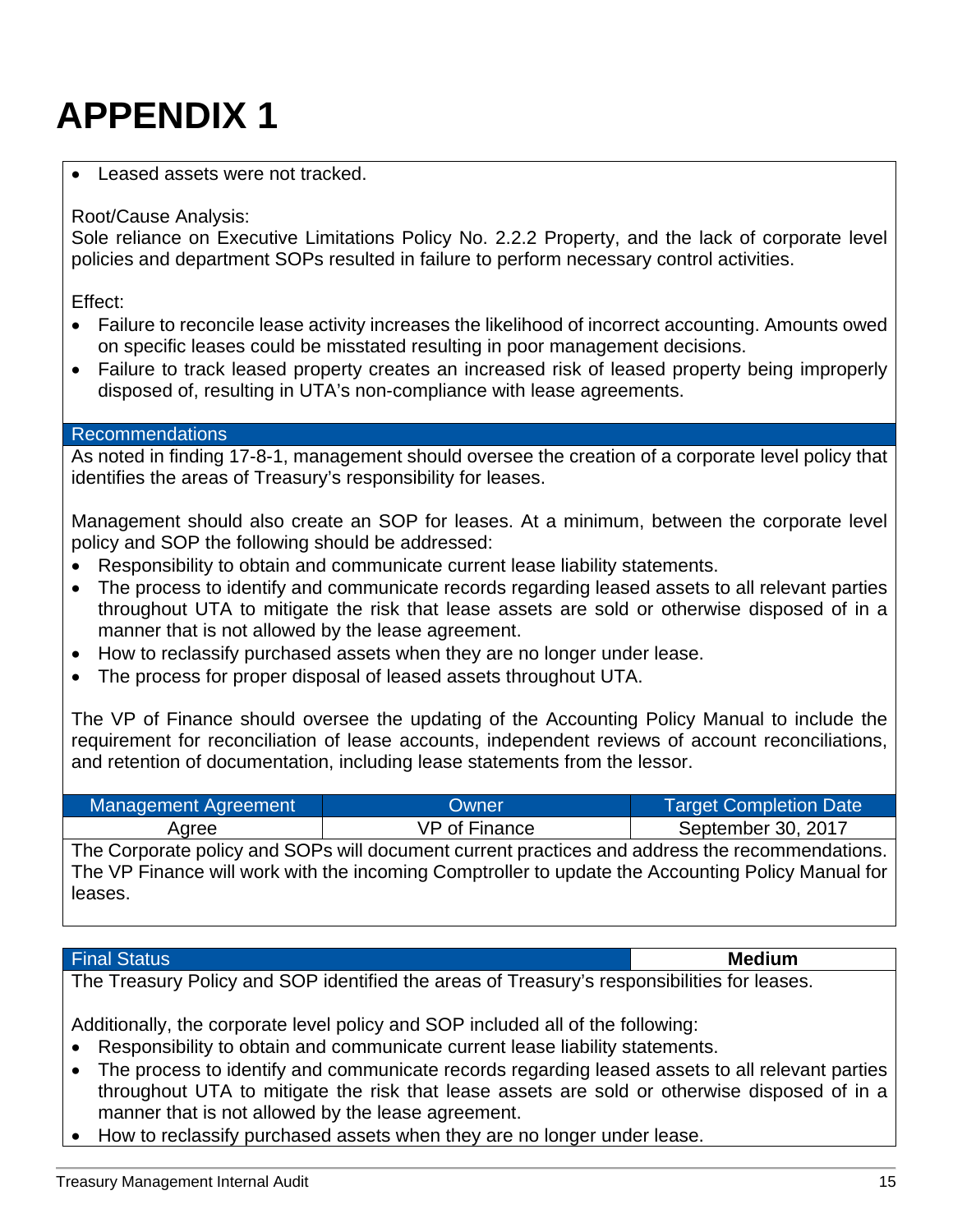### The process for proper disposal of leased assets throughout UTA.

The Accounting Policy Manual did not include the requirement for reconciliation of lease accounts, independent reviews of account reconciliations, and retention of documentation. Additionally, audit inquiry revealed that the administration of leases was not operating as designed as to who took overall responsibility to identify and confirm leased assets.

Per management, no lease agreements were terminated nor were any assets disposed of during the period therefore IA could not test the effectiveness of related controls documented in the SOP.

Management should consider implementing the following recommendations:

- Document in the Accounting Policy Manual the process designed to administer leases.
- Align the lease administration process and the SOP to prevent misunderstandings.

| Management Agreement                                                                                 | Owner                                                                                                | <b>Target Completion Date</b> |
|------------------------------------------------------------------------------------------------------|------------------------------------------------------------------------------------------------------|-------------------------------|
| Agree                                                                                                | VP of Finance                                                                                        | December 31, 2018             |
|                                                                                                      | Accounting will create in the Accounting Policy Manual and specific process for administering leases |                               |
| that addresses how lease assets are identified in JDE Asset Master, disposal of lease assets prior   |                                                                                                      |                               |
| to end of the lease terms, updating JDE Asset Master at the end of lease, and yearly reconciliations |                                                                                                      |                               |
| of lease and lease assets.                                                                           |                                                                                                      |                               |

### <span id="page-16-0"></span>**5. Investments**

| <b>Preliminary Finding R-17-8-5</b> | High |
|-------------------------------------|------|
| $\bigcap_{x=1}^{\infty}$            |      |

Criteria:

UTA Corporate Policy 3.1.4 Investments (Investment Policy) contains the following provisions:

- Section I. Purpose, *The purpose of this policy is to provide guidelines for the investment of UTA funds and to comply with the Utah State Money Management Act. The guidelines are intended to be broad enough to allow the investment officers to function within the parameters of responsibility and authority, yet specific enough to adequately safeguard investment assets, with the objective of preserving principal while maximizing income and maintaining liquidity to meet UTA's cash needs.*
- Section IV. E. Safekeeping and Custody. 2. Third Party Safekeeping, *The safekeeping institution shall annually provide a copy of its most recent report on internal controls – Service Organization Control Reports (SOC Report)…*
- Section IV. F. Internal Control, *The Investment Officers will review on an ongoing basis the established system of internal controls and implement any necessary changes to preserve the integrity of UTA's investment system.*
- Section IV. I. Performance. J. Reporting Disclosure, *The Investment Officers shall generate monthly reports, with sufficient detail, that demonstrate conformance with policy requirements, investment activity, and investment results.*
- In addition, the policy specifies investment diversification and age to maturity maximum and minimums. It also provides performance expectations.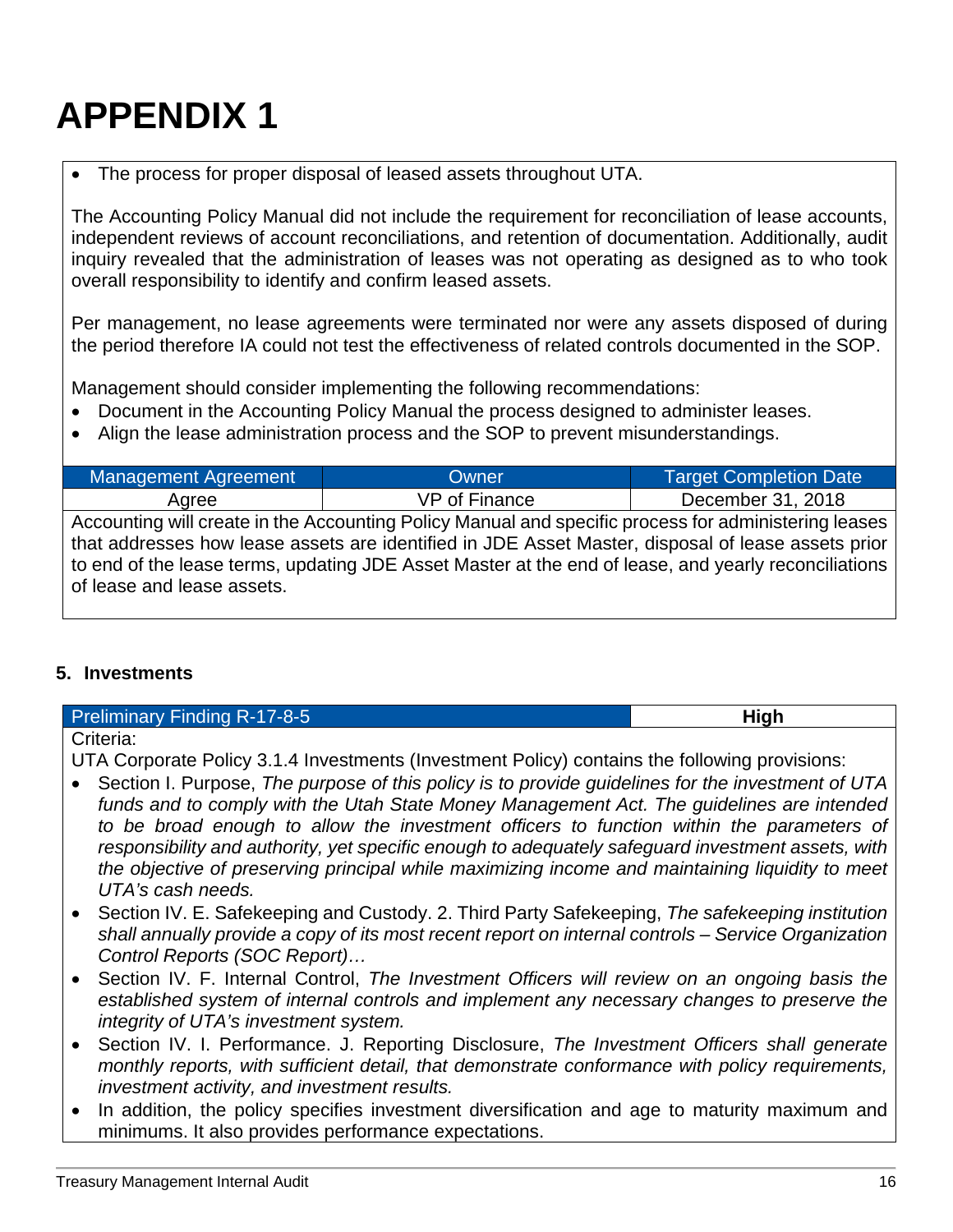### Condition:

Although investments were understood to be governed by the Investment Policy there were no departmental SOPs to provide oversight and guidance in the investment process. In addition, IA noted the following:

- The Treasurer had not received the third party safe keeping organization's annual report of internal controls, or SOC Report.
- Although management asserted that there was an ongoing, informal review of internal controls, the review was not formalized or documented.
- Investment Officers did not generate monthly investment reports with sufficient detail to demonstrate conformance with policy requirements, investment activity, and performance results, as required by the Investment Policy.
- Reliance was placed solely on Contango for ensuring compliance with the Investment Policy and Utah State Money Management Act (Money Management Act) for the portion of UTA's investment portfolio that Contango invests, which is inconsistent with the Investment Policy requirement that the Investment Officers oversee, ensure, and report on portfolio compliance with the policy.
- The manual spreadsheet used by the Treasurer to monitor UTA investment compliance did not include all the aspects required by the Investment Policy. For example:
	- o Benchmarking of portfolio performance.<br>
	o Comparison of investment maturity date
	- Comparison of investment maturity dates to ensure compliance.
	- o Break down of the Contango managed portion of the portfolio into investment types.
- Software (Clearwater) relied on by the Deputy Treasurer to ensure investment portfolio compliance with policy and the Money Management Act was not an effective control, based on the following:
	- o Compliance reports were not routinely generated from the software, reviewed and retained with evidence of that review.
	- o It was not clear which UTA investment accounts the report included.
	- o Maximum holding parameters for Certificates of Deposit, as they appeared on a compliance report provided to IA, did not match parameters per the Investment Policy.

### Root/Cause Analysis:

The Treasurer stated that the Investment Policy may have been developed by staff based on Investment policies at other organizations, but that it did not necessary reflect practices at UTA. In addition, existing Treasury staff consists of two staff members, with the knowledge and experience necessary to execute Treasury functions, and that operated without a great deal of oversight.

### Effect:

Due to noncompliance with these areas of the Investment Policy there is an increased risk of:

- Failure to detect when investment diversification is not in compliance with the Investment Policy, which may place UTA funds at greater risk.
- Inability to determine when portfolio performance is not achieving policy benchmarks, which may result in lower investment revenue.
- Being unaware of risks reported in the third party safekeeping institution's SOC report, which may impact UTA holdings, result in a loss of funds, and potential negative publicity.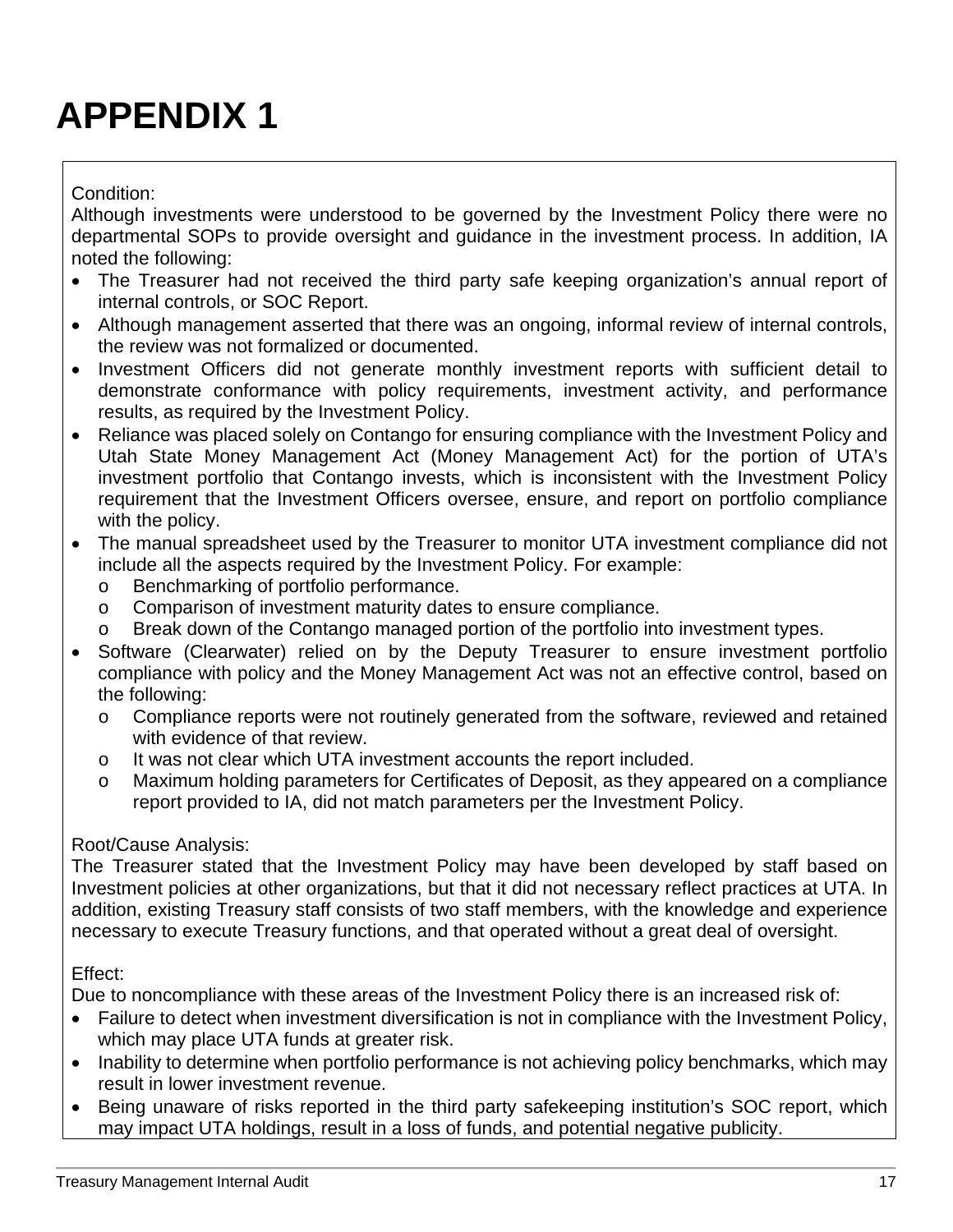#### Recommendations

Management should review the Investment Policy to identify areas of non-compliance. An assessment should be made for areas identified on whether the Policy should be amended to reflect departmental procedures or departmental procedures should be amended to comply with the Investment Policy.

As noted in finding 17-8-1, management should oversee the creation of an SOP for investments. The SOP should guide users in how to carry out critical investment processes and should align with the Investment Policy. The investment SOP should include, but not be limited to, the following:

- The steps involved to monitor the entire portfolio for compliance with the Investment Policy.
- The report format to evidence monitoring to the standard required by the Investment Policy.
- Assignment of an independent review of the monitoring process, the standard of that review, and evidence thereof.
- Document retention requirements, including third party support and department monitoring reports.
- The objective and content requirements of the quarterly reports to the Board Finance and Operations Committee.

| Management Agreement | Owner         | <b>Target Completion Date</b> |
|----------------------|---------------|-------------------------------|
| Agree                | VP of Finance | December 31, 2017             |

The Corporate Policy and SOPs will document current practice and address the recommendations. Staff will also review the investment policy and make any needed modifications.

Due to the additional resource constraints of onboarding a new Comptroller as well as the budgeting process, which is my busiest season, a reasonable target completion date is December 31, 2017.

| <b>Final Status</b>                                   | <b>Medium</b> |
|-------------------------------------------------------|---------------|
| The Treesury COD income such although the research of |               |

The Treasury SOP incorporated the following aspects:

- The steps to monitor the entire portfolio for compliance with the Investment Policy.
- The report format to evidence monitoring to the standard required by the Investment Policy.
- Assignment of an independent review of the monitoring process, the standard of that review, and evidence thereof.
- Document retention requirements, including third party support and department monitoring reports.
- The objective and content requirements of the quarterly reports to the Board Finance and Audit Committee.

Audit procedures revealed that the monthly investment monitoring documented in the SOP was not implemented and therefore the control could not be tested. Additionally, for the first quarter investment reporting to the Finance and Audit Committee there was no evidence of a signed statement from the Treasurer and Deputy Treasurer stating that all investment activities were in compliance with the investment policy, as required by the SOP.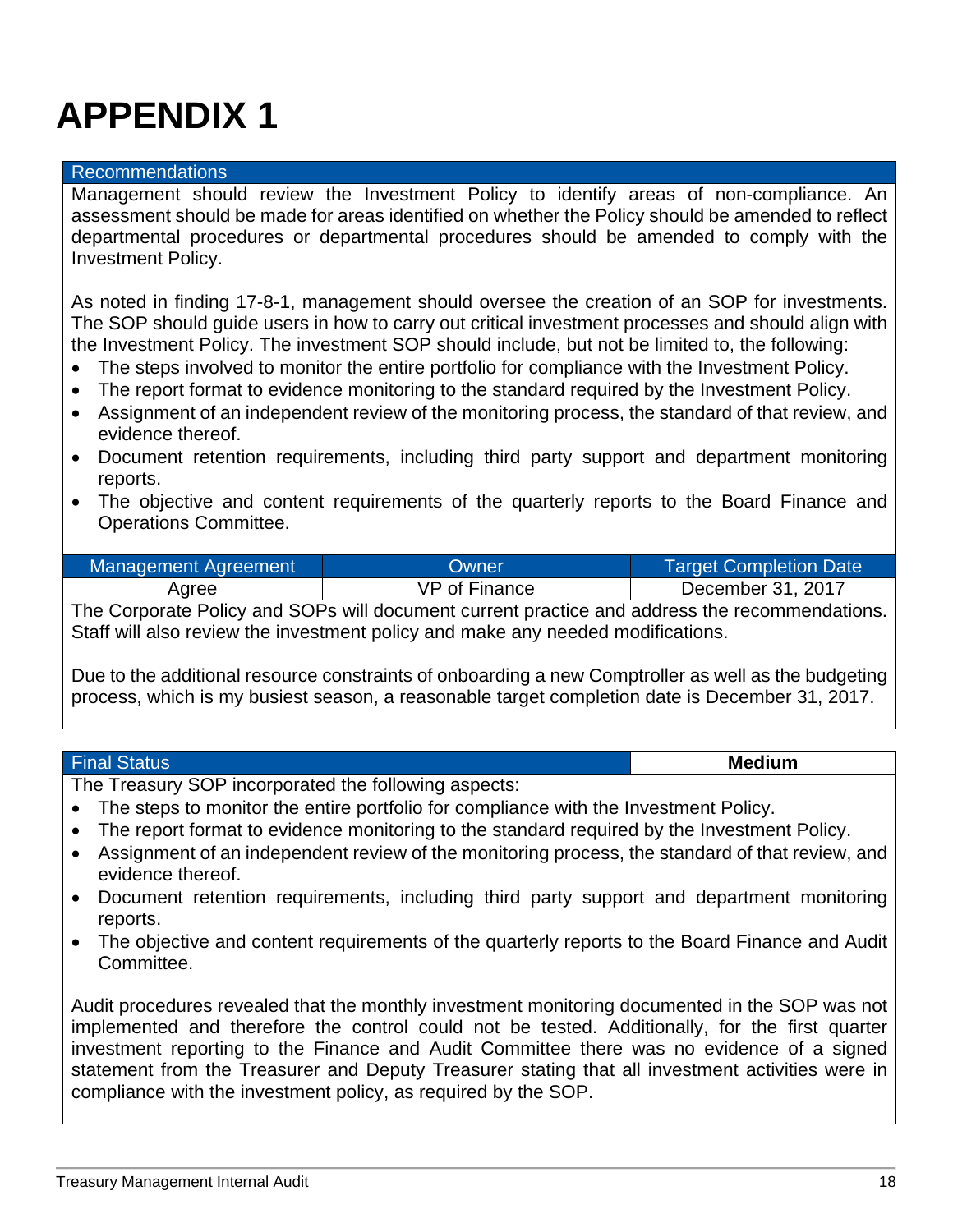Management should consider implementing a process using checklists, calendar reminders, and/or other tools to determine whether investment controls are performed as designed and documented in the SOP.

| <u>management</u> Agreement | $\mathsf{V}$                                                                                   | <b>Target Obtilpiction Date</b> |
|-----------------------------|------------------------------------------------------------------------------------------------|---------------------------------|
| Aaree                       | VP of Finance                                                                                  | December 31, 2018               |
|                             | A process to use checklists, calendar reminders, and other tools, to determine that investment |                                 |
|                             | controls are performed as designed and documented in the SOP, will be completed by December    |                                 |
| 31, 2018.                   |                                                                                                |                                 |

Management Agreement Owner Target Completion Date

### <span id="page-19-0"></span>**6. Contracts and Agreements**

### **Preliminary Finding R-17-8-6 Medium Medium**

Criteria:

Best practices state that a central repository is part of an effective contract management program. An effective contract management program supports:

- Ensuring performance.
- Effective handling of disagreements.
- Driving continuous improvement.
- Monitoring for contract expiration dates.

### Condition:

The audit work performed revealed the following:

- No contract management system nor central repository was in place for Treasury-related contracts.
- An engagement letter for Bond Counsel and Lease Counsel was not obtained or kept on file.
- The agreement with Zions for banking services had expired.
- Management identified third parties for oversight responsibility, which was not reflected in the contracts or agreements with those parties.

### Root/Cause Analysis:

A lack of governance and oversight for contracts and agreements is likely the underlying cause for the above issue. Corporate policy does not assign responsibility for contract management. Additionally, the responsibility for obtaining and filing an engagement letter for Bond Counsel or Lease Counsel was not clearly established.

Effect:

Due to the lack of central repository, renewal, and performance tracking for Treasury contracts:

- A population of contracts was not available.
- Contracts are more likely to expire without detection if a monitoring control is not in place.
- In the event of a legal dispute, it would be more challenging to successfully address the legal matter without a valid agreement in place.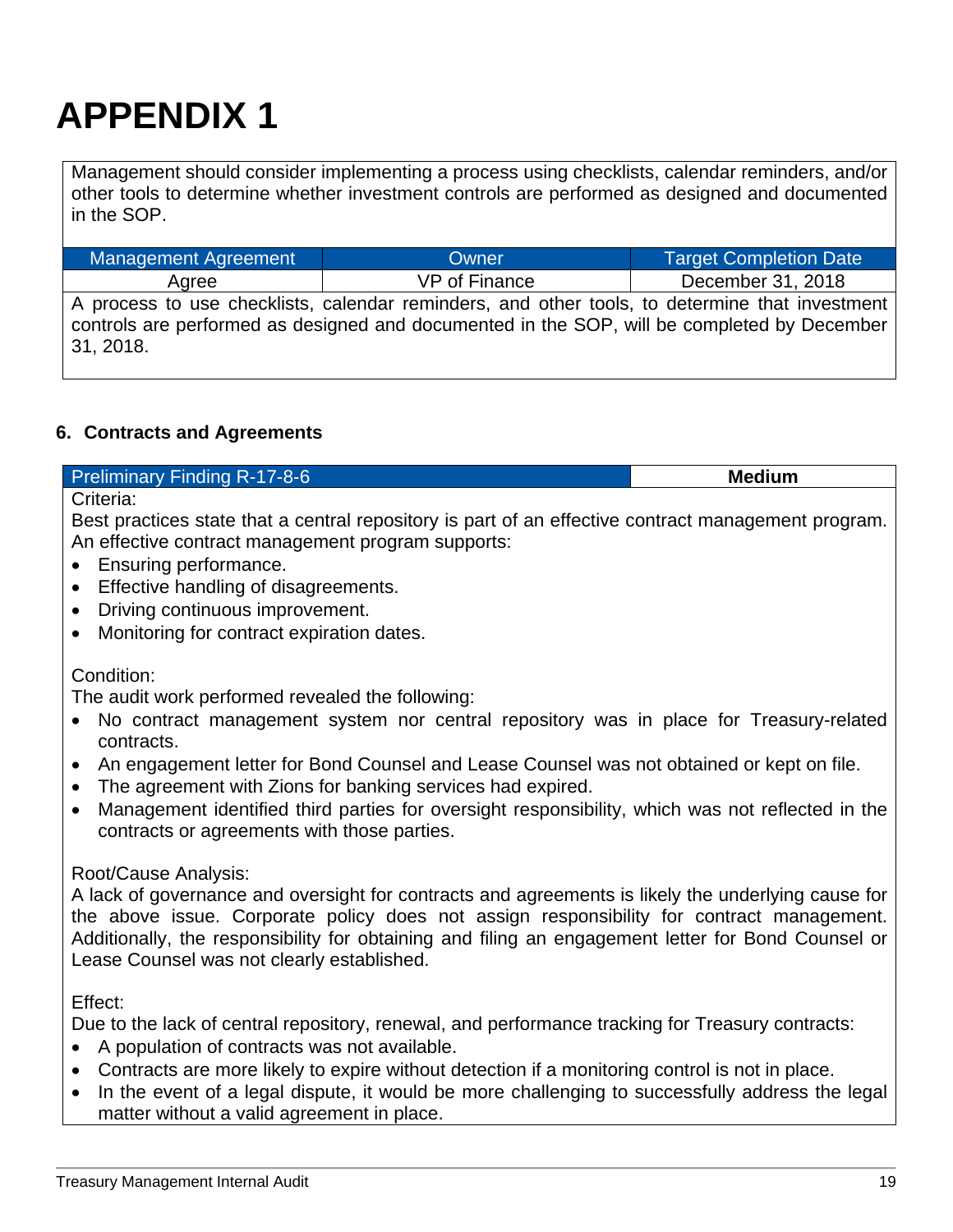| • Contractors' failure to comply with the terms of agreement is less likely to be detected and |  |  |  |  |  |  |  |
|------------------------------------------------------------------------------------------------|--|--|--|--|--|--|--|
| addressed.                                                                                     |  |  |  |  |  |  |  |

#### Recommendations

Management should review existing contracts to clarify understanding of roles and responsibilities and to renew expired contracts.

Management should implement a contract management program for tracking Treasury contracts including a central repository and process for monitoring performance and renewal. Management may want to consider using the same contract management program as the Procurement Department.

Management should identify the third parties related to Treasury for which agreements would be expected or relied upon and determine whether those agreements are currently on file.

Management should establish contracts or SOPs where gaps in roles and responsibilities exist.

Finally, the responsibility for oversight of the various areas of Treasury contracts should be documented in an SOP or corporate level policy, by management, in consultation with the relevant departments such as Legal and Procurement.

| Management Agreement | Owner         | <b>Target Completion Date</b> |
|----------------------|---------------|-------------------------------|
| Agree                | VP of Finance | December 31, 2017             |

The banking services agreement was bid earlier in 2017 and Zions Bank was selected. The new agreement will be in place soon.

The Corporate policy and SOPs will document current practice and address the recommendations.

Contract management resides with Supply Chain. The VP Finance will ensure Supply Chain includes treasury contracts in their contract monitoring work.

#### Final Status **Medium**

Audit procedures revealed that although some Treasury contract administration responsibilities had been assigned in the SOP, no process had been undertaken by Treasury to get comfort that all Treasury related contracts have been identified and are monitored for renewal. During testing it was noted that two contracts were identified as absent from the listing of Treasury related contracts provided by the Procurement Department.

No contracts or other agreements were identified by management as having been entered during the audit period and therefore, no testing of contract processes, as documented in the SOP, could be performed. Additionally, a Treasury contract performance monitoring system has not been defined in the SOP.

It is recommended that management consider the following: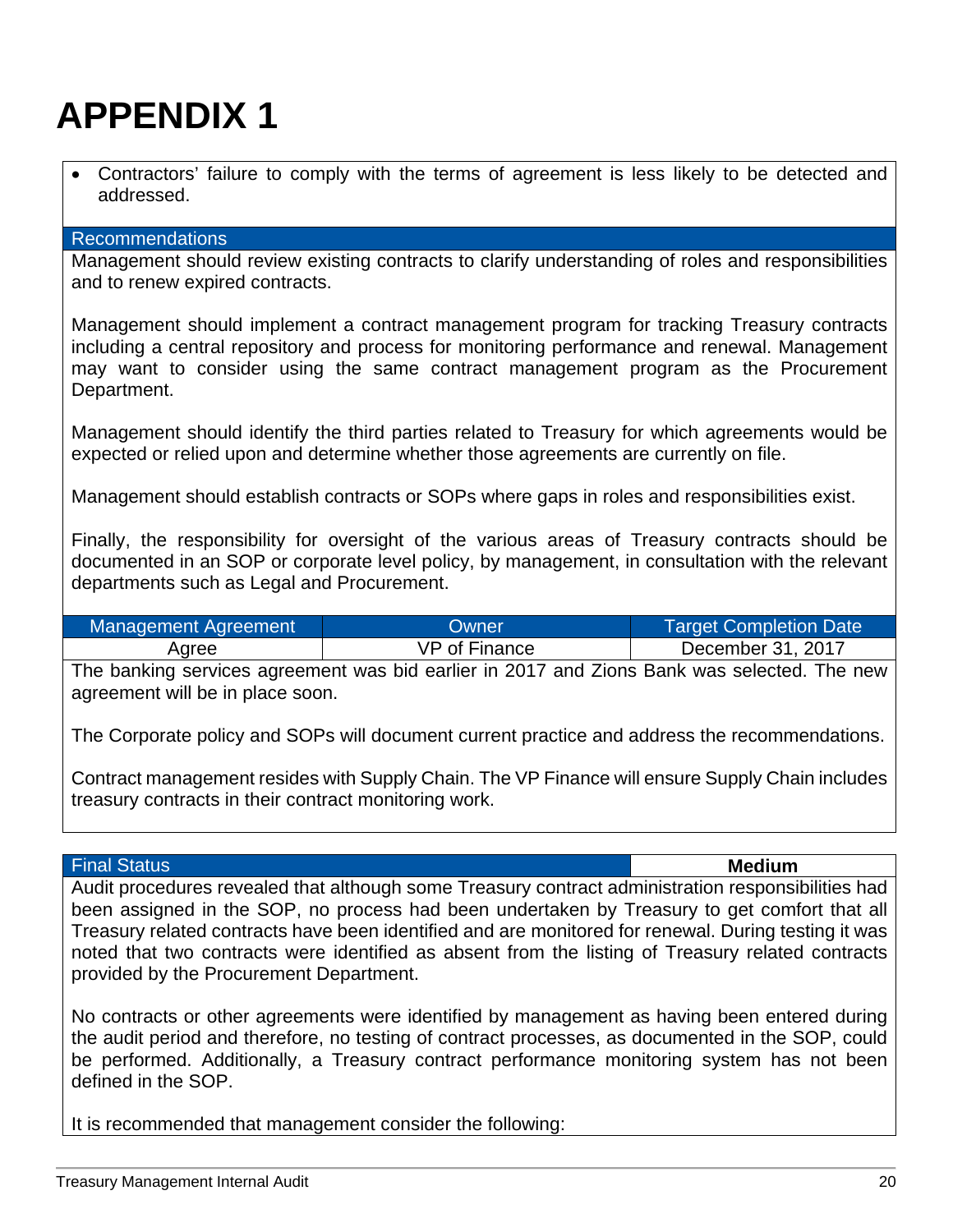- Design and implement a detailed process to identify and confirm Treasury contracts with all relevant departments and confirm departments' responsibilities for contract monitoring and performance.
- Design and implement a contract performance monitoring system including minimum periodic requirements, management review, and follow up when not performed.

| Management Agreement | Owner         | <b>Target Completion Date</b> |
|----------------------|---------------|-------------------------------|
| Agree                | VP of Finance | December 31, 2018             |

- The banking services agreement has been put in place effective July 1, 2017 through June 30, 2024 with an option to extend for three (3) years. Supply Chain does have a copy of the agreement in their contract management system. The contract number is 17-2107TP.
- The Treasury Policy and SOP have been put in place by the VP of Finance.
- The following detailed treasury contracts process will be implemented:
	- o Supply Chain and Deputy Treasurer will meet together to insure all Treasury contracts are accounted for and expiration dates have been identified and recorded. Deputy Treasurer will review and approve the list for completeness.
	- o Supply Chain will insure that all Treasury contracts are inputted into the new document control system with the corresponding expiration dates once the new software is implemented.
	- o Supply Chain will perform a triannual review of upcoming expiring contracts and notify Deputy Treasurer of any Treasury contracts that will be expiring within at least one year prior to the expiration date. The Treasurer will determine if a new contract is necessary.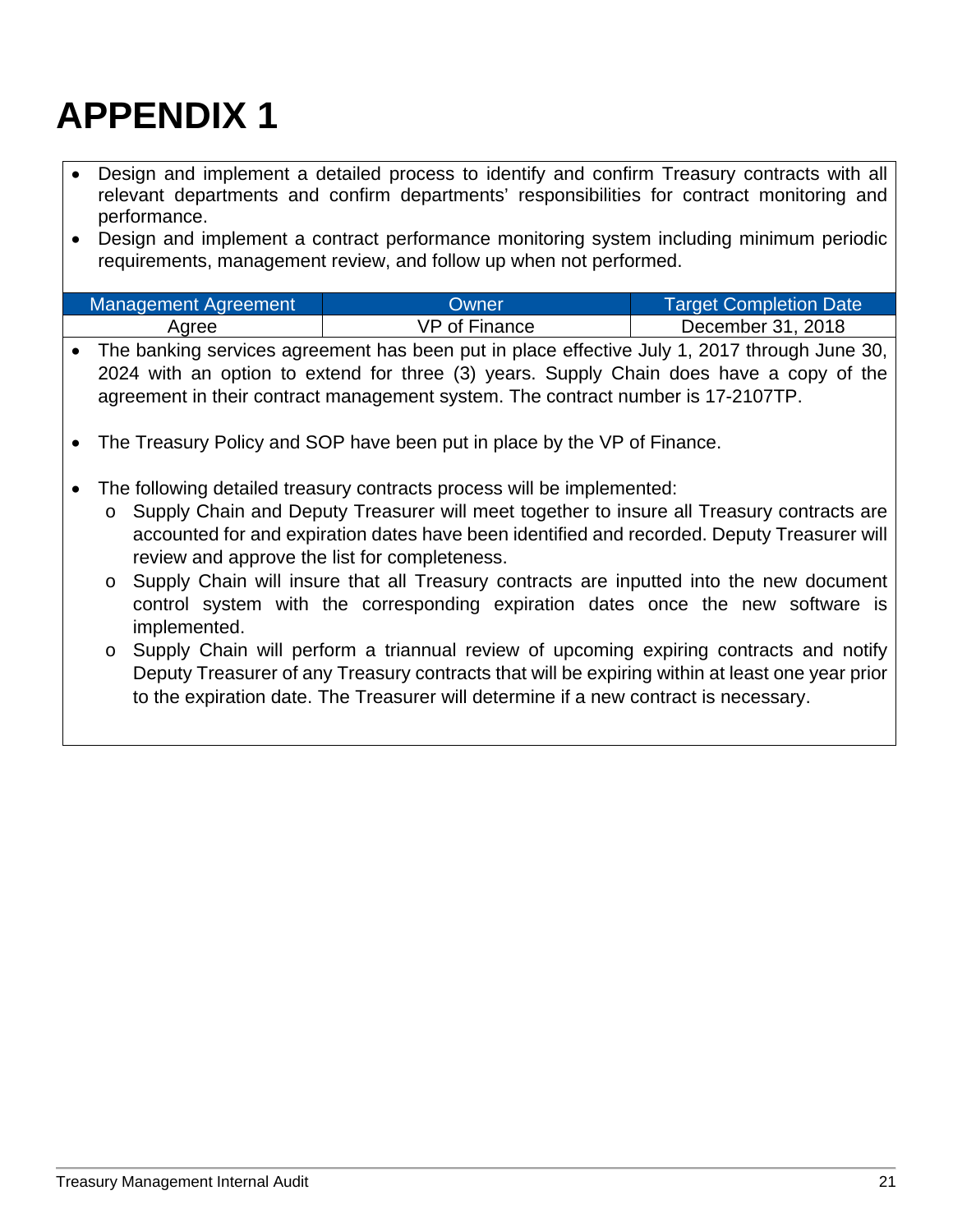### <span id="page-22-0"></span>**REPORT RATING MATRICES\***

### **OVERALL REPORT RATING**

The overall report ratings are defined as follows, applicable to the audit scope as defined

| <b>Descriptor</b>                 | <b>Guide</b>                                                                                                                                                       |
|-----------------------------------|--------------------------------------------------------------------------------------------------------------------------------------------------------------------|
| <b>Fully effective</b>            | Controls are as good as realistically possible, both well-designed<br>and operating as well as they can be.                                                        |
| <b>Substantially</b><br>effective | Controls are generally well designed and operating well but some<br>improvement is possible in their design or operation.                                          |
| <b>Partially effective</b>        | Controls are well designed but are not operating that well.<br><b>OR</b><br>While the operation is diligent, it is clear that better controls could<br>be devised. |
| <b>Largely ineffective</b>        | There are significant gaps in the design or in the effective operation<br>of controls – more could be done.                                                        |
| <b>Totally ineffective</b>        | Virtually no credible controls relative to what could be done.                                                                                                     |

### **DETAILED FINDING PRIORITY RATING**

| <b>Descriptor</b>  | <b>Guide</b>                                                                                                                                                                                                                                                                                                              |
|--------------------|---------------------------------------------------------------------------------------------------------------------------------------------------------------------------------------------------------------------------------------------------------------------------------------------------------------------------|
| <b>High</b>        | Matters considered being fundamental to the maintenance of<br>internal control or good corporate governance. These matters<br>should be subject to agreed remedial action within three months.                                                                                                                            |
| <b>Medium</b>      | Matters considered being important to the maintenance of internal<br>control or good corporate governance. These matters should be<br>subject to agreed remedial action within six months.                                                                                                                                |
| Low                | Matters considered being of minor importance to the maintenance<br>of internal control or good corporate governance or that represents<br>an opportunity for improving the efficiency of existing processes.<br>These matters should be subject to agreed remedial action and<br>further evaluation within twelve months. |
| <b>Implemented</b> | Management action has been taken to address the risk(s) noted in<br>the audit finding.                                                                                                                                                                                                                                    |